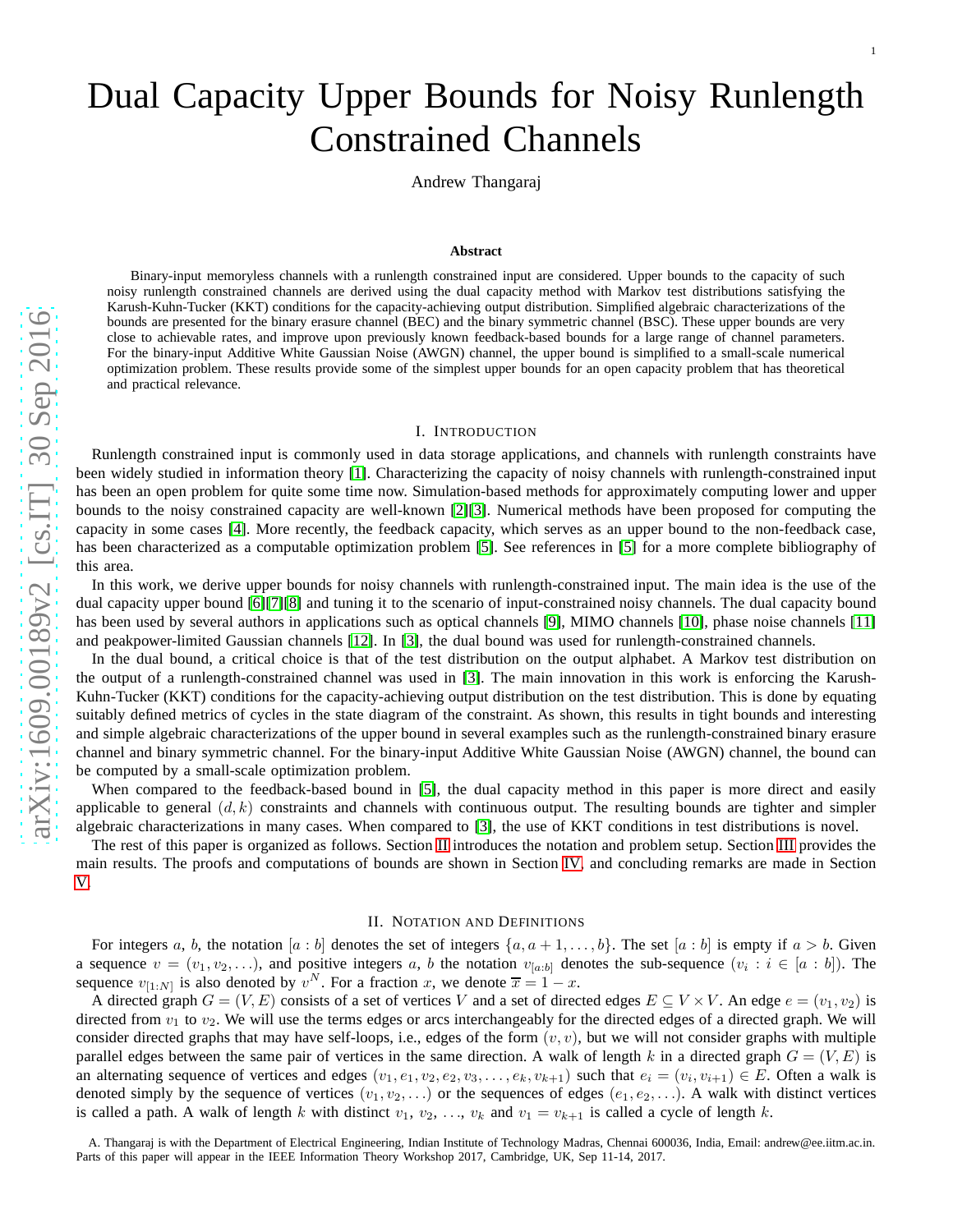#### *A. Runlength-constrained channels*

For non-negative integers d and k with  $k > d$ , a  $(d, k)$ -constrained binary sequence is a sequence of bits for which there are at least d zeros and at most k zeros (k can be infinity) between any two 1s. A  $(d, k)$ -constrained sequence is usually represented as a walk on a state diagram. The state diagram for finite  $k$  and infinite  $k$  are shown in Fig. [1.](#page-1-0) As seen, the state



<span id="page-1-0"></span>Fig. 1. Directed graph  $G_{d,k}$ : State diagram for  $(d, k)$ -constrained sequences.

diagram for  $(d, k)$ -constrained sequences is a directed graph with edge labels, which we will denote  $G_{d,k}$ .

Let  $\mathcal{X}_{d,k}^N$  denote the set of all  $(d, k)$ -constrained binary sequences of length N. The capacity of  $(d, k)$ -constrained sequences, denoted  $C_{d,k}$ , is defined and characterized as follows:

<span id="page-1-2"></span>
$$
C_{d,k} \triangleq \lim_{N \to \infty} \frac{\log_2 |\mathcal{X}_{d,k}^N|}{N} = \log_2(1/\lambda),
$$
  

$$
\lambda \in (0,1) \text{ solves } z^{k+2} - z^{d+1} - z + 1 = 0.
$$
 (1)

For  $k = \infty$ , the above characterization holds with the term  $z^{k+2}$  set as 0.

Consider a binary-input memoryless channel with input alphabet  $\mathcal{X} = \{0, 1\}$ , output alphabet  $\mathcal{Y}$  and transition probability denoted  $p_{Y|X}(y|x)$ . All channels considered in this paper will have binary input. The output alphabet  $Y$  may be either discrete or continuous. For discrete Y,  $p_{Y|X}$  will be denoted as an  $|X| \times |Y|$  matrix with the  $(x, y)$ -th entry being  $p_{Y|X}(y|x)$ . For continuous Y, we will specify the conditional probability density function (PDF)  $p_{Y|X=x}$  for  $x = 0, 1$ . The capacity of a channel  $p_{Y|X}$ , denoted  $C(p_{Y|X})$ , is given by  $C(p_{Y|X}) = \max_{p_X} I(X; Y)$ . Standard convex optimization methods can be used for computing the capacity. Explicit algebraic expressions or small-scale numerical computations are available for computing the capacity of standard channels such as the binary erasure channel (BEC), binary symmetric channel (BSC) and the binary-input additive white Gaussian noise (BIAWGN) channel.

By a  $(d, k)$ -constrained channel  $p_{Y|X}$ , we refer to a channel  $p_{Y|X}$  whose input is constrained to be a  $(d, k)$ -constrained binary sequence. Specifically, if the channel  $p_{Y|X}$  is used N times, its input  $X^N = [X_1, X_2, \ldots, X_N]$  is a length-N,  $(d, k)$ constrained binary sequence, i.e.  $X^N \in \mathcal{X}_{d,k}^N$ . The output  $Y^N = [Y_1, Y_2, \dots, Y_N]$  obeys a memoryless channel transition law  $p(y^N | x^N) = \prod_{i=1}^N p_{Y|X}(y_i | x_i)$ . The capacity of the *N*-letter,  $(d, k)$ -constrained channel  $p_{Y|X}$ , denoted  $C_{d,k}^N(p_{Y|X})$ , is given by

<span id="page-1-1"></span>
$$
C_{d,k}^{N}(p_{Y|X}) = \max_{p(x^{N}): x^{N} \in \mathcal{X}_{d,k}^{N}} I(X^{N}; Y^{N}).
$$
\n(2)

The capacity of the  $(d, k)$ -constrained channel  $p_{Y|X}$ , denoted  $C_{d,k}(p_{Y|X})$ , is defined as

$$
C_{d,k}(p_{Y|X}) = \lim_{N \to \infty} \frac{1}{N} C_{d,k}^{N}(p_{Y|X}).
$$
\n(3)

Characterizing the  $(d, k)$ -constrained capacity of channels has proven to be considerably more difficult because the memory in the input makes the computation of [\(2\)](#page-1-1) dependent on  $N$ , which grows to infinity. The main result of this paper is the derivation of upper bounds for  $C_{d,k}(p_{Y|X})$  that either have simple algebraic characterizations (like that of  $C_{d,k}$  in [\(1\)](#page-1-2)) or small-scale numerical computation procedures. In particular, the computations are independent of  $N$ . The bounds, in many cases, are seen to be extremely close to achievable rates showing that they are tight.

In the rest of the paper, we will refer to the channel  $p_{Y|X}$  with  $(d, k)$ -constrained input simply as the  $(d, k)$ -constrained  $p_{Y|X}$ . Standard channels considered are the following:

1) BEC( $\epsilon$ ) with

$$
p_{Y|X} = \begin{bmatrix} 1 - \epsilon & \epsilon & 0 \\ 0 & \epsilon & 1 - \epsilon \end{bmatrix}.
$$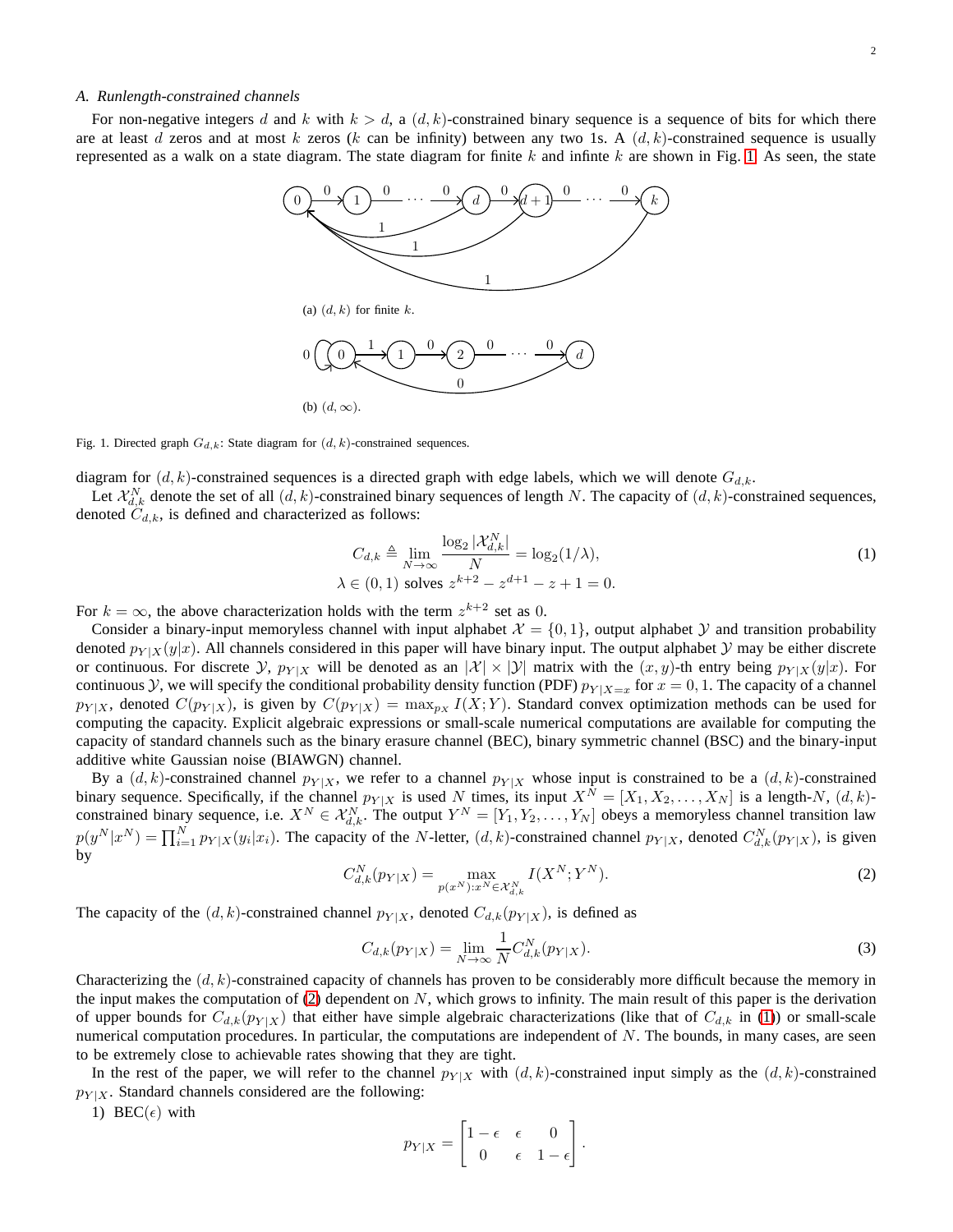2) BSC $(p)$  with

$$
p_{Y|X} = \begin{bmatrix} 1-p & p \\ p & 1-p \end{bmatrix}.
$$

3) BIAWGN $(\sigma^2)$  with

$$
p_{Y|X=x} \sim N((-1)^x, \sigma^2),
$$

where  $N(m, s)$  denotes the Gaussian distribution with mean m and variance s.

 $\overline{v}$ 

We will use the notation  $(d, k)$ -BEC $(\epsilon)$ ,  $(d, k)$ -BSC $(p)$  and  $(d, k)$ -BIAWGN $(\sigma^2)$ , respectively, for the  $(d, k)$ -constrained versions, and the notation  $C_{d,k}(\epsilon)$ ,  $C_{d,k}(p)$  and  $C_{d,k}(\sigma)$  for the  $(d, k)$ -constrained capacities of the standard channels.

## *B. State diagram with memory*  $\mu$  *for the*  $(d, k)$ *-constraint*

Let  $\mu$  be a positive integer satisfying

$$
u \ge \begin{cases} k, & k : \text{ finite,} \\ d, & k = \infty. \end{cases} \tag{4}
$$

The state diagram for the  $(d, k)$  constraint with memory  $\mu$  is an edge-labeled, directed graph, denoted  $G_{d,k}^{\mu}$ , and defined as follows. The vertex set of  $G_{d,k}^{\mu}$  is the set  $\mathcal{X}_{d,k}^{\mu}$  of  $(d,k)$ -constrained sequences of length  $\mu$ . From a vertex  $(x_1x_2...x_{\mu})$ , an arc with label  $x_{\mu+1} \in \{0,1\}$  is drawn whenever  $(x_1x_2 \ldots x_{\mu}x_{\mu+1})$  is a valid length- $(\mu+1)$ ,  $(d, k)$ -constrained sequence. The arc ends in the vertex  $(x_2 \ldots x_{\mu+1})$ . Examples of state diagrams with memory are shown in Fig. [2.](#page-2-0)



<span id="page-2-0"></span>Fig. 2.  $G_{1,\infty}^{\mu}$ : Memory- $\mu$  state diagram for the  $(1,\infty)$  constraint.

In  $G_{d,k}^{\mu}$ , the length-l cycle  $\{v_1, v_2, \ldots, v_l, v_1\}$  is considered *equivalent* to the cycle  $\{v_i, v_{i+1}, \ldots, v_l, v_1, \ldots, v_{i-1}, v_i\}$ , which is simply the same cycle traversed with a different starting point. Let the set of cycles of  $G_{d,k}^{\mu}$  be denoted  $C_{d,k}^{\mu}$  with the convention that no two cycles in it are equivalent. The length of a cycle  $c \in C_{d,k}^{\mu}$  is denoted  $l(c)$ .

Consider a length-l cycle  $c = \{v_1, v_2, \dots, v_l, v_1\} \in C_{d,k}^{\mu}$  with  $e_i = (v_i, v_{i+1}), 1 \le i \le l$ . Suppose  $v_1 = (x_1 x_2 \dots x_{\mu}) \in \mathcal{X}_{d,k}^{\mu}$ <br>and let the label of edge  $e_i$  be denoted  $x_{\mu+i}$ . The sequence  $(x_1 \dots x_{\mu} x_{\mu+1} \$  $\mu + l$ , which we will denote  $x(c)$  and associate with the cycle c. For example, in  $G_{1,\infty}^2$  shown in Fig. [2,](#page-2-0) the length-3 cycle  $c = \{00, 01, 10, 00\}$  is associated with the length-5  $(1, \infty)$ -sequence  $x(c) = (00100)$ .

## *C. Markov test distributions*

The upper bound on  $C_{d,k}(p_{Y|X})$  is expressed using certain Markov test distributions on sequences of channel outputs. A sequence or chain of random variables  $(Y_1, Y_2, \ldots)$  (with  $Y_i$  taking values in  $Y_i$ ) is said to be Markov with memory  $\mu$ if  $Y_i$  is conditionally independent of  $Y_{[1:i-\mu-1]}$  given  $Y_{[i-\mu:i-1]}$ . The distribution of a Markov chain is specified by the transition probability distributions  $Pr(Y_{\mu+1} = y_{\mu+1} | Y^{\mu} = y^{\mu})$  and the initial distribution  $Pr(Y^{\mu} = y^{\mu})$  for all  $y^{\mu+1} \in \mathcal{Y}^{\mu+1}$ . The distributions are specified as Probability Mass Functions (PMFs) or Probability Density Functions (PDFs) depending on whether  $Y$  is discrete or continuous.

Let  $\mathcal{Q}_{\mu}$  refer to the collection of transition probabilities of Markov chains  $(Y_1, Y_2, \dots)$  with memory  $\mu$ . A specific  $q \in \mathcal{Q}_{\mu}$ is specified by providing

$$
q(y_{\mu+1}|y^{\mu}) \triangleq \Pr(Y_{\mu+1} = y_{\mu+1}|Y^{\mu} = y^{\mu})
$$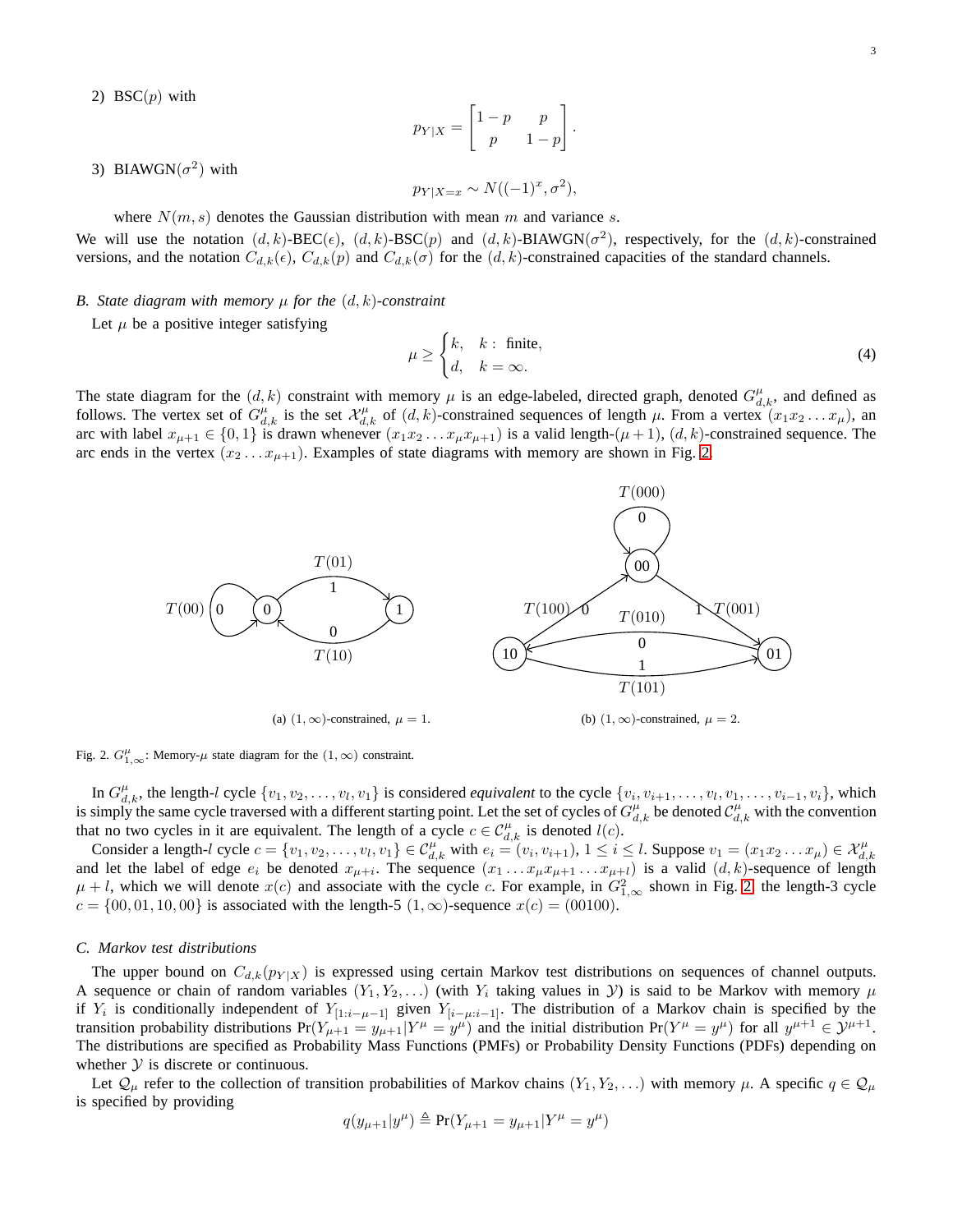for  $y^{\mu+1} \in \mathcal{Y}^{\mu+1}$ . For a Markov chain  $(Y_1, Y_2, \ldots)$  with transition probability q and a channel output sequence  $y^N \in \mathcal{Y}^N$ , we have

$$
\Pr(Y^N = y^N) = \prod_{i=1}^{\mu} q(y_i | y^{i-1}) \prod_{i=\mu+1}^N q(y_i | y_{[i-\mu:i-1]}),
$$
\n(5)

where, for  $1 \leq i \leq \mu$ ,

$$
q(y_i|y^{i-1}) \triangleq Pr(Y_i = y_i|Y^{i-1} = y^{i-1})
$$

is specified by the initial distribution. We will refer to the set of transition probabilities q as Markov distributions of memory  $\mu$  on the alphabet  $\mathcal{Y}$ .

## *D. Metric in the state diagram*

Let  $D(p_1(\cdot) || p_2(\cdot)) = \sum_{y \in \mathcal{Y}} p_1(y) \log_2 \frac{p_1(y)}{p_2(y)}$  $\frac{p_1(y)}{p_2(y)}$  denote the relative entropy of two distributions  $p_1$  and  $p_2$  on the same alphabet *Y*. Given a Markov distribution q of memory  $\mu$  on the channel output alphabet *Y*, we associate a metric to every edge in the graph  $G_{d,k}^{\mu}$ . The metric for the edge from vertex  $(x_1 \ldots x_{\mu})$  with label  $x_{\mu+1}$ , denoted  $T_{q,p_{Y|X}}(x_1 \ldots x_{\mu+1})$ , is defined as follows:

$$
T_{q,p_{Y|X}}(x_1 \ldots x_{\mu+1}) = \sum_{y^{\mu} \in \mathcal{Y}^{\mu}} p_{Y^{\mu}|X^{\mu}}(y^{\mu}|x^{\mu}) D(p_{Y|X}(\cdot|x_{\mu+1}) || q(\cdot|y^{\mu})). \tag{6}
$$

In Fig. [2,](#page-2-0) the edge metrics are shown on the edges of the state diagram. The subscripts q and  $p_{Y|X}$  are dropped in the notation for the edge metric when it is either clear from the context or not important.

*1) Example - BEC*( $\epsilon$ ): To further illustrate, let us consider the channel BEC( $\epsilon$ ), memory  $\mu = 1$ , and the Markov distribution

<span id="page-3-3"></span><span id="page-3-2"></span>
$$
q(y_2|y_1) = \begin{bmatrix} \beta(1-\epsilon) & \epsilon & \overline{\beta}(1-\epsilon) \\ \alpha(1-\epsilon) & \epsilon & \overline{\alpha}(1-\epsilon) \\ 1-\epsilon & \epsilon & 0 \end{bmatrix}, \tag{7}
$$

where the rows correspond to  $y_1 = 0, ?, 1$ , the columns correspond to  $y_2 = 0, ?, 1$  in that order (? denotes erasure symbol), and  $\alpha, \beta$  are parameters satisfying  $0 \leq \alpha, \beta \leq 1$  and  $\overline{\beta} = 1 - \beta, \overline{\alpha} = 1 - \alpha$ . For this example, we see that

$$
T(00) = \sum_{y_1 \in \{0, ?, 1\}} p_{Y|X}(y_1|0) D(p_{Y|X}(\cdot|0) || q(\cdot|y_1))
$$
  
=  $(1 - \epsilon) D([1 - \epsilon, \epsilon, 0] || [\beta(1 - \epsilon), \epsilon, \overline{\beta}(1 - \epsilon)])$   
+  $\epsilon$  D $([1 - \epsilon, \epsilon, 0] || [\alpha(1 - \epsilon), \epsilon, \overline{\alpha}(1 - \epsilon)])$   
=  $(1 - \epsilon)^2 \log_2(1/\beta) + \epsilon(1 - \epsilon) \log_2(1/\alpha).$  (8)

Similar expressions derived for  $T(01)$  and  $T(10)$  are

$$
T(01) = (1 - \epsilon)^2 \log_2\left(\frac{1}{\beta}\right) + \epsilon(1 - \epsilon) \log_2\left(\frac{1}{\alpha}\right),\tag{9}
$$

$$
T(10) = \epsilon(1 - \epsilon) \log_2(1/\alpha). \tag{10}
$$

2) Metric of walks and cycles: A valid  $(d, k)$  sequence  $x^N \in \mathcal{X}_{d,k}^N$  corresponds to the walk in  $G_{d,k}^{\mu}$  of length  $N - \mu$  with sequence of vertices  $(x_{[1:\mu]}, x_{[2:\mu+1]}, \ldots, x_{[N-\mu+1:N]})$ . The metric of a walk in  $G_{d,k}^{\mu}$  is defined to be the sum of the metrics on the edges in the walk. Since a cycle is a walk, the same definition extends for cycles as well. Consider a cycle  $c$  of length  $l(c)$  in  $G_{d,k}^{\mu}$  associated to the sequence  $(x_1 \ldots x_{\mu+l(c)})$ . The metric of the cycle, denoted  $T_{q,p_{Y|X}}(c)$ , is readily seen to be

$$
T_{q,p_{Y|X}}(c) = \sum_{i=1}^{l(c)} T_{q,p_{Y|X}}(x_i \dots x_{\mu+i}).
$$
\n(11)

<span id="page-3-0"></span>As an example, for the cycle in  $G_{1,\infty}^2$  associated to the sequence (00100), the metric is  $T(001) + T(010) + T(100)$ .

#### <span id="page-3-6"></span><span id="page-3-5"></span><span id="page-3-4"></span>III. UPPER BOUNDS

The main upper bound and several examples are presented and discussed in this section with the proofs and details of computations to be provided later. A dual capacity upper bound for the capacity of the  $(d, k)$ -constrained channel  $p_{Y|X}$  is given in the following theorem and its corollary, which use the notation described in Section [II.](#page-0-0)

**Theorem 1** (Dual bound)**.** *Let* q *be a Markov distribution with memory* µ *over the output alphabet* Y *satisfying the constraint that*

<span id="page-3-1"></span>
$$
\frac{T_{q,p_{Y|X}}(c)}{l(c)} = \frac{T_{q,p_{Y|X}}(c')}{l(c')}
$$
\n(12)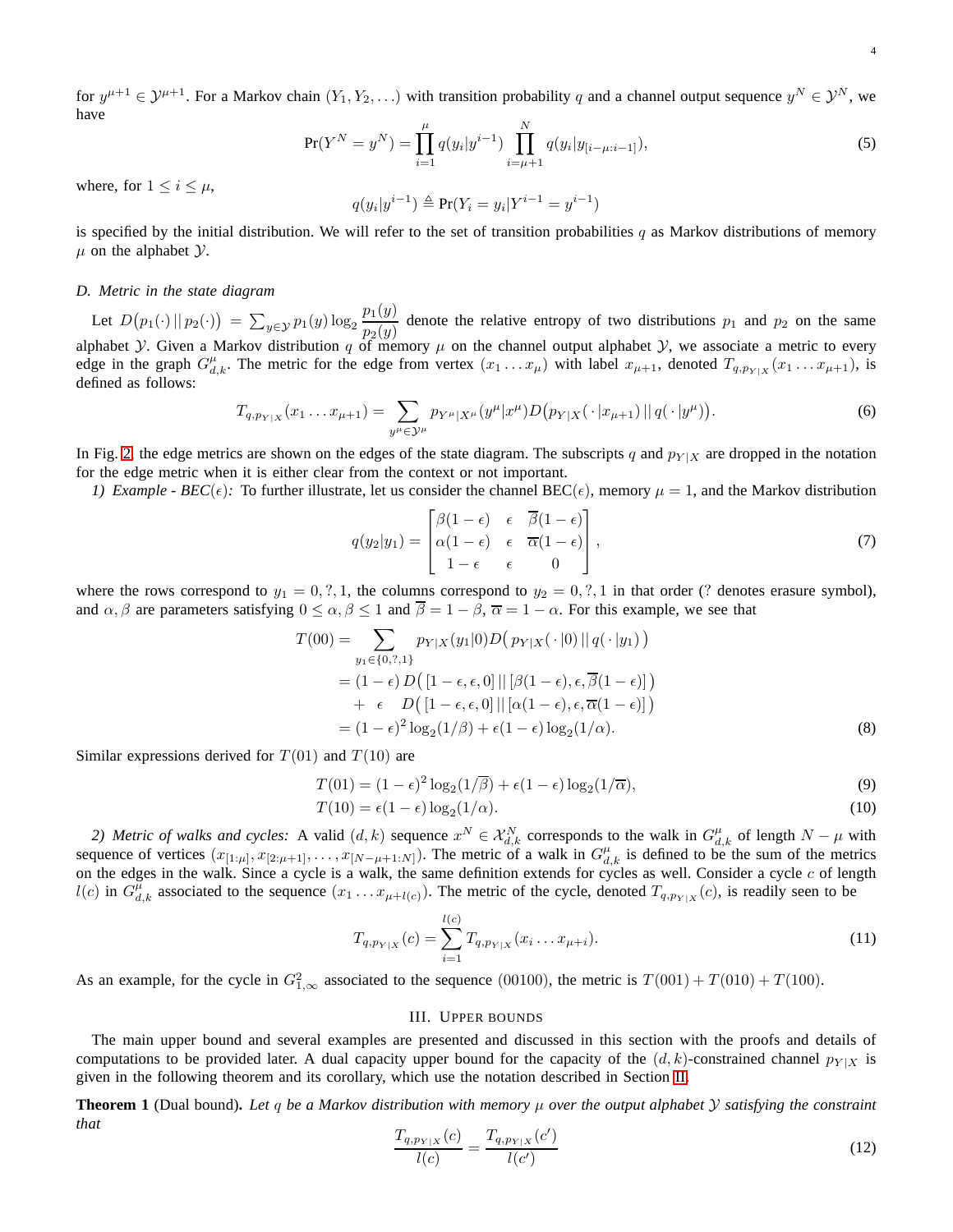*for any two cycles*  $c, c' \in C_{d,k}^{\mu}$ . Then, the capacity of the  $(d, k)$ -constrained channel  $p_{Y|X}$  is upper bounded by the common *value in* [\(12\)](#page-3-1)*, i.e.,*

<span id="page-4-0"></span>
$$
C_{d,k}(p_{Y|X}) \le \frac{T_{q,p_{Y|X}}(c)}{l(c)}
$$

*for any*  $c \in C_{d,k}^{\mu}$ .

Since the upper bound holds for every q satisfying the constraint  $(12)$ , the bound can be improved by minimizing over a set of Markov distributions satisfying the constraint. This observation results in the following corollary, which is useful in deriving bounds for standard channels.

**Corollary 2** (Dual bound)**.** *Let* Q *be a collection of Markov distributions with memory* µ *over the output alphabet* Y*. Then,*

$$
C_{d,k}(p_{Y|X}) \le \min_{q \in Q} t(q, p_{Y|X})
$$
  
subject to  $t(q, p_{Y|X}) = \frac{T_{q, p_{Y|X}}(c)}{l(c)}, \quad \forall c \in C_{d,k}^{\mu}.$  (13)

The main observation about the dual upper bounds in Theorem [1](#page-3-1) and Corollary [2](#page-4-0) is that they are independent of  $N$ , the length of the channel input, occurring in the definition of  $C_{d,k}(p_{Y|X})$ . In the rest of this paper, we will refer to the above theorem and corollary as the dual bound theorem and the dual bound corollary, respectively. We will show by several examples that the dual bound theorem and corollary result in simple algebraic characterizations or small scale numerical computations for the upper bound.

#### *A. Binary erasure channel*

For the  $(d, k)$ -BEC( $\epsilon$ ) with specific values of d and k, upper bounds on the capacity are given in the following theorems. Recall that the capacity is denoted  $C_{d,k}(\epsilon)$ .

**Theorem 3.** (1) For the  $(1,\infty)$ -BEC( $\epsilon$ ), the following upper bound holds:

$$
C_{1,\infty}(\epsilon) \le (1-\epsilon)^2 \log_2(1/\beta^*) + \epsilon (1-\epsilon) \log_2(2-\beta^*),
$$
  
\n
$$
\beta^* \in (0,1] \text{ solves } \beta^{2(1-\epsilon)} = 1-\beta.
$$
\n(14)

*(2) For the*  $(1, \infty)$ *-BEC*( $\epsilon$ )*, the following upper bound holds:* 

$$
C_{(1,\infty)}(\epsilon) \le (1-\epsilon) \left[ (1-\epsilon)^2 \log_2 \frac{1}{\beta} + \epsilon (1-\epsilon) \log_2 \frac{\alpha^2}{\gamma_1 (2\alpha - 1)} + \epsilon^2 \log_2 \frac{1}{\alpha} \right],\tag{15}
$$

*where*  $\gamma_1 = 1 - \alpha - \beta + 2\alpha\beta$ *, and*  $\alpha, \beta \in [0, 1]$  *solve* 

$$
(1 - \epsilon)^2 \log_2 \frac{\beta^2 (1 - \alpha)}{\gamma_2} + \epsilon (1 - \epsilon) \log_2 \frac{(2\alpha - 1)^2 \gamma_1}{\alpha^2 \gamma_2}
$$
  
=  $(1 - \epsilon)^2 \log_2 \frac{\beta^2 (1 - \alpha)}{(1 - \beta)^2 (2\alpha - 1)} + 2\epsilon (1 - \epsilon) \log_2 \frac{\gamma_1}{\alpha (1 - \beta)}$   
=  $\epsilon^2 \log_2 \frac{1 - \alpha}{\alpha}$  (16)

*with*  $\gamma_2 = 2 - 3\alpha - \beta + 2\alpha\beta$ *.* 

The first part of the above theorem is obtained by using the dual bound corollary with  $\mu = 1$  and the collection of test distributions in [\(7\)](#page-3-2). Note that the expression is reminiscent of the noiseless capacity of  $(1, \infty)$  sequences, which is given by

<span id="page-4-1"></span>
$$
C_{1,\infty} = \log_2(1/\beta),
$$
  
\n
$$
\beta = (\sqrt{5} - 1)/2 \text{ solves } \beta^2 = 1 - \beta.
$$
\n(17)

The second part uses a collection of memory-2 Markov test distributions and involves more computations. The details are provided in later sections.

Fig. [3](#page-5-0) shows plots of the dual bounds from Theorem [3.](#page-4-1) For comparison, a feedback-based upper bound from [\[5\]](#page-15-4) and an achievable rate computed using the simulation method of [\[2\]](#page-15-1) are shown. While all four lines are reasonably close in the figure, the zoomed inset shows that the dual capacity bounds are better with the  $\mu = 2$  bound almost meeting the achievable rate.

Next, we provide dual bounds for the  $(1, 2)$ -BEC( $\epsilon$ ) using  $\mu = 2$  and  $\mu = 3$  Markov test distributions.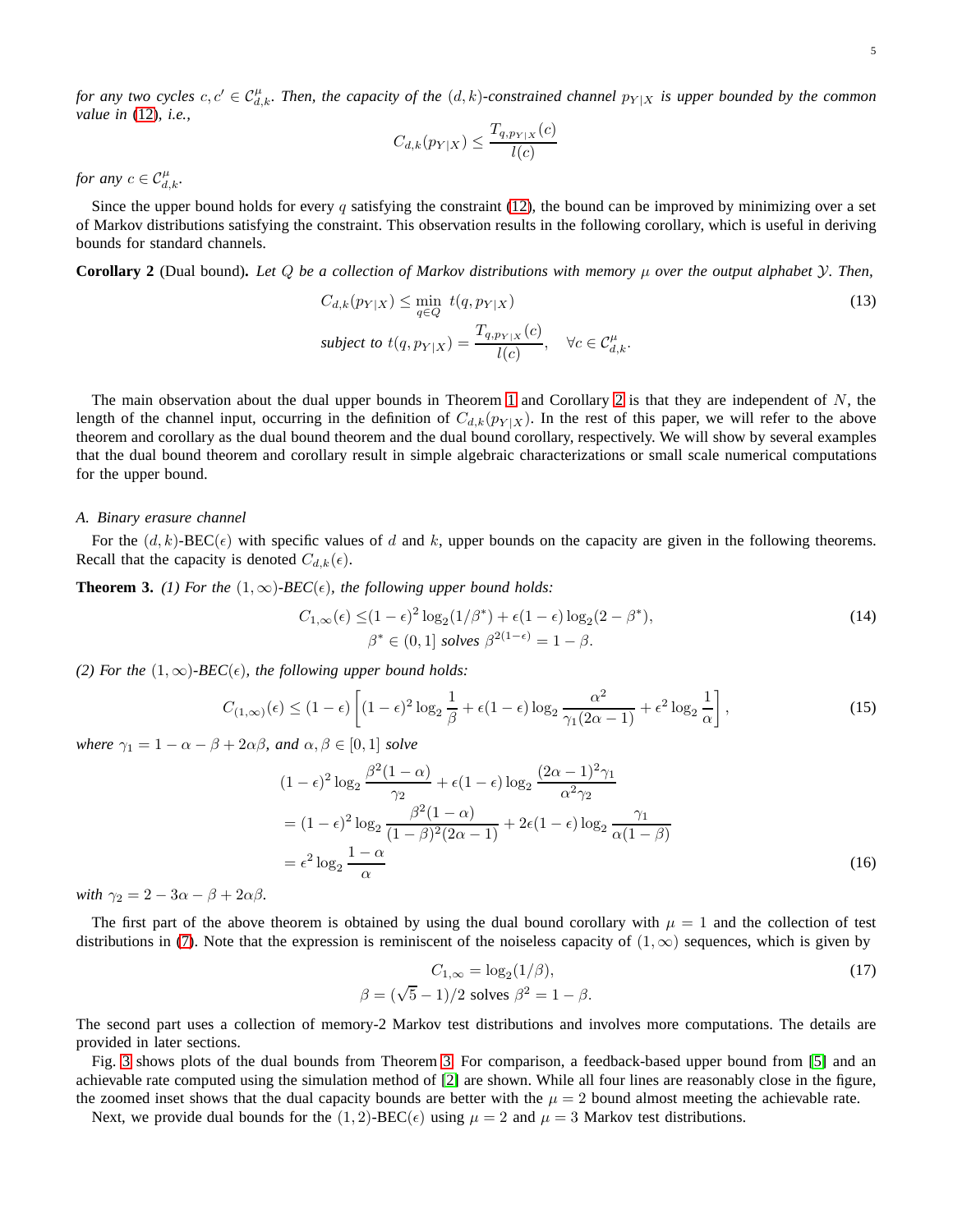

<span id="page-5-0"></span>Fig. 3. Capacity upper bounds for  $(1, \infty)$ -constrained BEC( $\epsilon$ ).

<span id="page-5-2"></span>**Theorem 4.** *(1) The capacity of the*  $(1, 2)$ *-BEC*( $\epsilon$ ) *satisfies the upper bound* 

$$
C_{1,2}(\epsilon) \le \frac{1-\epsilon}{2} \left[ (1-\epsilon)^2 \log_2 \frac{1}{\beta} + \epsilon (1-\epsilon) \log_2 \frac{(2-\beta)^2}{\beta} + \epsilon^2 \log_2 \frac{(3-\beta)^2}{2-\beta} \right],
$$
  

$$
\beta \in (0,1]
$$
 solves  $\beta^{3(1-\epsilon)}(2-\beta)^{2\epsilon-3\epsilon^2} = (1-\beta)^{2+2\epsilon-4\epsilon^2}.$ 

*(2) The capacity of the*  $(1, 2)$ *-BEC*( $\epsilon$ ) *satisfies the upper bound* 

$$
C_{1,2}(\epsilon) \le \frac{1-\epsilon}{2} \bigg[ (1+\epsilon-2\epsilon^2) \log_2 \frac{1}{\beta} + 2\epsilon^3 \log_2(3-\beta) + \epsilon^2 (3-4\epsilon) \log_2(2-\beta) \bigg],
$$
  

$$
\beta \in (0,1] \text{ solves}
$$
  

$$
\beta^{3(1+\epsilon-2\epsilon^2)} (2-\beta)^{\epsilon^2(3-4\epsilon)} = (1-\beta)^{2(1+\epsilon+\epsilon^2-3\epsilon^3)} 2^{4\epsilon^2(1-\epsilon)}.
$$

Fig. [4](#page-5-1) shows plots of the dual bounds from Theorem [4](#page-5-2) along with an achievable rate computed using the simulation method of [\[2\]](#page-15-1).



<span id="page-5-1"></span>Fig. 4. Capacity upper bounds for  $(1, 2)$ -constrained BEC( $\epsilon$ ).

We conclude the results for the BEC with an upper bound for the  $(d, \infty)$ -BEC( $\epsilon$ ). Recall the notation  $\overline{x} = 1 - x$  for a fraction x.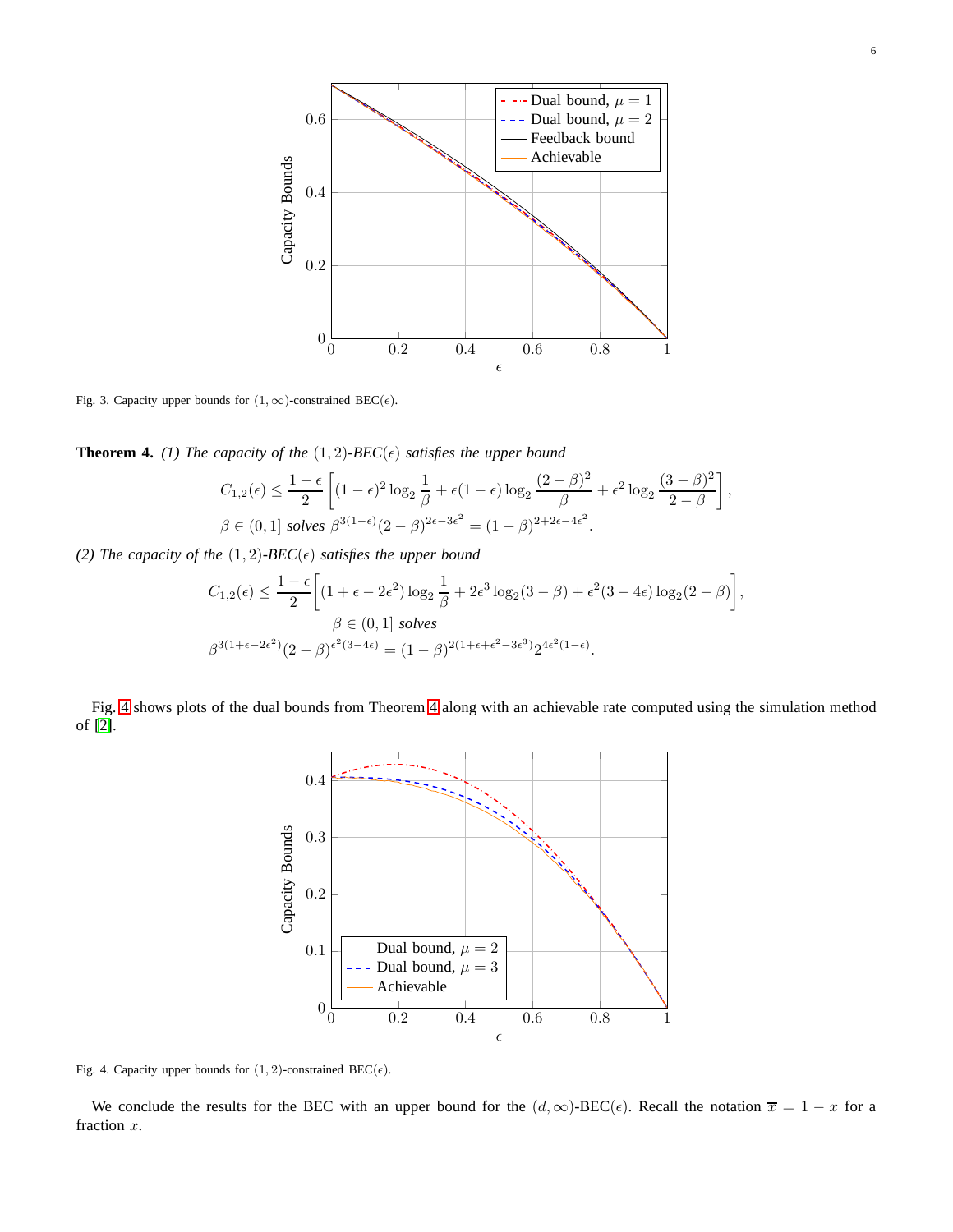**Theorem 5.** *The capacity of the*  $(d, \infty)$ *-BEC*( $\epsilon$ ) *satisfies the upper bound* 

$$
C_{(d,\infty)}(\epsilon) \le (1-\epsilon) \sum_{i=0}^{d} B_{\epsilon}(d,i) \log_2 \frac{1+i\overline{\alpha_0}}{\alpha_0+i\overline{\alpha_0}},
$$
\n(18)

*where*  $B_{\epsilon}(d, i) = {d \choose i} \epsilon^{i} (1 - \epsilon)^{d-i}$  *and*  $\alpha_0 \in [0, 1]$  *solves* 

<span id="page-6-1"></span>
$$
\sum_{i=0}^{d} B_{\epsilon}(d,i) \log_2 \frac{(\alpha_0 + i \overline{\alpha_0})^{d-i+1}}{(1 + i \overline{\alpha_0})^{d-i}} = \log_2 \overline{\alpha_0}.
$$
\n(19)

## *B. Binary Symmetric Channel*

The next theorem presents an upper bound to the capacity of the  $(1,\infty)$ -BSC $(p)$ . We use the notation  $H_2(p) = -p \log_2 p - p$  $(1-p)\log_2(1-p)$ .

**Theorem 6.** *The capacity of the*  $(1, \infty)$ *-BSC* $(p)$  *satisfies the upper bound* 

$$
C_{(1,\infty)}(p) \le \overline{p}^2 \log_2 \frac{1}{a^*} + p\overline{p} \log_2 \frac{c_1}{\overline{p}^2} + p^2 \log_2 \frac{c_1}{p c_2} - H_2(p),\tag{20}
$$

*where*  $c_1 = \overline{a^*} - p^2$ ,  $c_2 = 2\overline{p} - a^*(2 - p)$ , and  $a^* \in [0, 1]$  *solves* 

<span id="page-6-2"></span>
$$
a^{2\overline{p}}(\overline{a}-p^2)=p^{2p}\overline{p}^{2(1-2p)}\overline{a}^{2(1-2p)}[2\overline{p}-a(2-p)]^{2p}.
$$
\n(21)

The dual bound is plotted along with a feedback-based bound (extension by authors of [\[5\]](#page-15-4)) and an achievable rate using the simulation-based method of [\[2\]](#page-15-1) for comparison in Fig. [5.](#page-6-0) We see that the dual capacity bound improves significantly over the



<span id="page-6-0"></span>Fig. 5. Capacity bounds for  $(1, \infty)$ -constrained BSC(p).

feedback-based bound, and is close to the achievable rate as seen in the inset.

#### *C. Binary-input AWGN Channel*

Let the Gaussian PDF with mean  $\mu$  and variance  $\sigma^2$  be denoted

$$
\psi_{\mu,\sigma}(x) \triangleq \frac{1}{\sqrt{2\pi}\sigma} e^{-(x-\mu)^2/2\sigma^2}, \, x \in (-\infty,\infty).
$$
\n(22)

The Gaussian distribution restricted to the interval  $(a, b)$  has the PDF  $\psi_{\mu,\sigma}(x)/\Psi_{\mu,\sigma}(a, b)$ , where  $\Psi_{\mu,\sigma}(a, b) \triangleq \int_a^b \psi_{\mu,\sigma}(x)dx$ is the probability that a Gaussian random variable with mean  $\mu$  and variance  $\sigma^2$  falls in the interval  $(a, b)$ .

Consider the binary-input AWGN channel, denoted BIAWGN( $\sigma^2$ ), defined by the relationship  $Y = (-1)^X + Z$ , where the input  $X \in \{0,1\}$  and  $Z \sim N(0, \sigma^2)$ . The output alphabet  $Y$  is the set of real numbers. A memory-1 Markov distribution on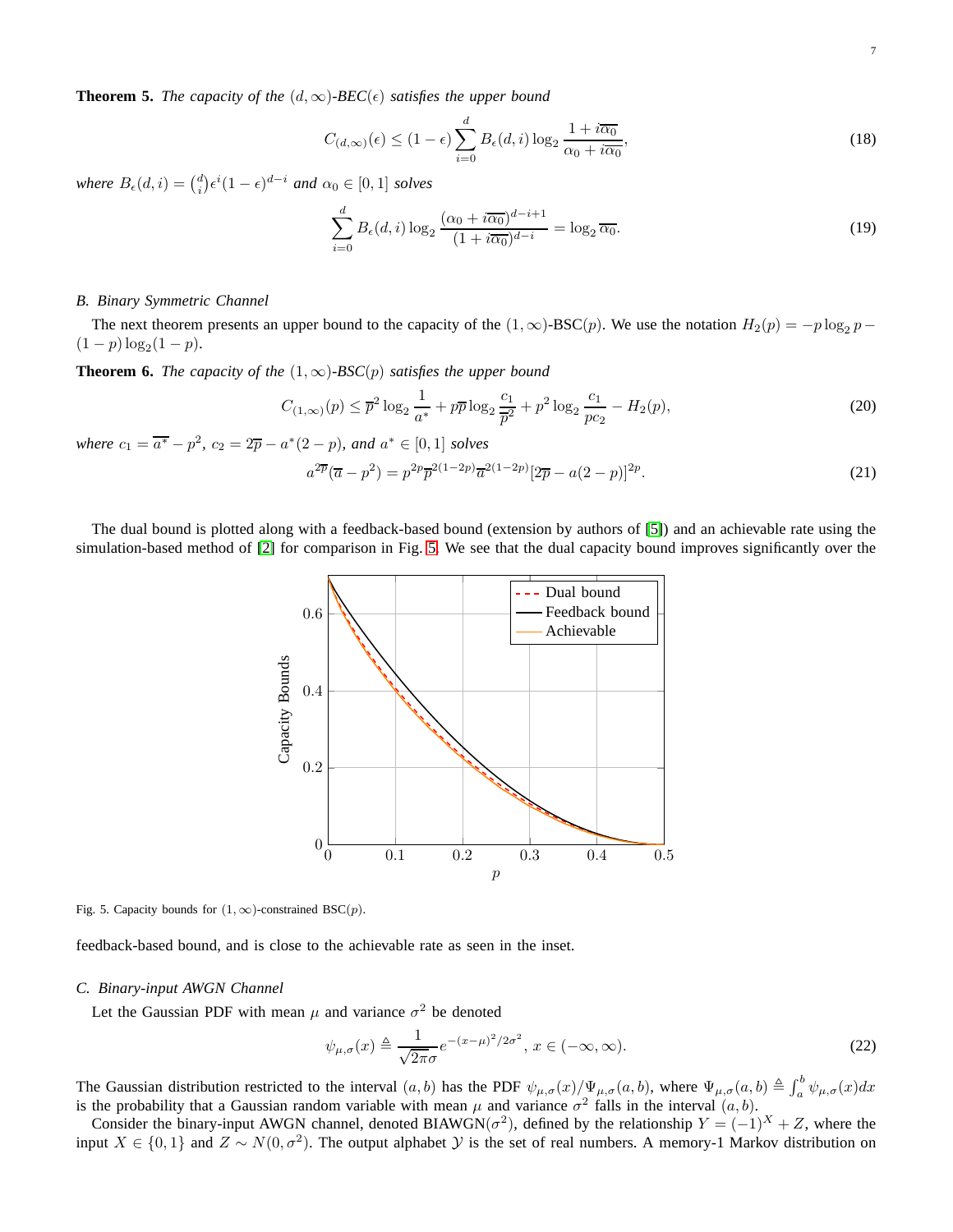the output alphabet is specified by the conditional probability density function (PDF)  $q(y_2|y_1)$ , where  $y_1$  and  $y_2$  are real-valued variables.

After numerical experimentation, the following form of conditional PDFs was found to result in tight upper bounds:

<span id="page-7-2"></span>
$$
q(y_2|y_1) =
$$
  
\n
$$
\begin{cases}\na(y_1, \sigma) \frac{\psi_{-1, \sigma}(y_2)}{\Psi_{-1, \sigma}(-\infty, d_2(y_1, \sigma))}, y_2 < d_2(y_1, \sigma), \\
b(y_1, \sigma) \frac{1}{\Delta(y_1, \sigma)}, y_2 \in [d_2(y_1, \sigma), d_1(y_1, \sigma)], \\
c(y_1, \sigma) \frac{\psi_{+1, \sigma}(y_2)}{\Psi_{+1, \sigma}(d_1(y_1, \sigma), +\infty)}, y_2 > d_1(y_1, \sigma),\n\end{cases}
$$
\n(23)

where  $d_1$ ,  $d_2$ ,  $a$ ,  $b$  and  $c$  are functions of  $y_1$  and  $\sigma$ , and need to be chosen suitably for validity of the PDF and for minimizing the upper bound. We define  $\Delta(y_1, \sigma) \triangleq d_1(y_1, \sigma) - d_2(y_2, \sigma)$ . The conditional PDF is illustrated in Fig. [6.](#page-7-0) In the figure, the



<span id="page-7-0"></span>Fig. 6. Conditional PDF for a memory-1 Markov distribution.

dependence on  $y_1$  and  $\sigma$  in the functions is suppressed to reduce clutter. The conditional PDF is restricted Gaussian with means +1 and -1 in the intervals  $(d_1, \infty)$  and  $(-\infty, d_2)$ , respectively, and uniform in the interval  $[d_2, d_1]$ . The values of a, b, and c are fractions summing to 1 for each value of  $y_1$  and  $\sigma$ , and this constraint makes  $q(y_2|y_1)$  a valid PDF for every  $y_1$ .

By numerical optimization of the functions  $d_1$ ,  $\Delta$ , a and b in the test distribution (note that  $d_2 = d_1 - \Delta$  and  $c = 1 - a - b$ ), an upper bound can be obtained for the  $(1,\infty)$ -constrained BIAWGN( $\sigma^2$ ). The results are shown in Fig. [7.](#page-7-1) In Fig. [7,](#page-7-1) a dual



<span id="page-7-1"></span>Fig. 7. Capacity bounds for the unconstrained and  $(1, \infty)$ -constrained BIAWGN( $\sigma^2$ ).

capacity upper bound for the unconstrained BIAWGN channel derived using a test distribution similar to the one shown in Fig. [7](#page-7-1) is also shown. Details of the computations are provided in later sections. The upper bounds are seen to be quite tight when compared to lower bounds in both the constrained and the unconstrained case. The lower bound was computed using the simulation method of [\[2\]](#page-15-1) for the constrained case. We remark that the choice of the test distribution is based on simple heuristics and could possibly be improved to obtain better bounds.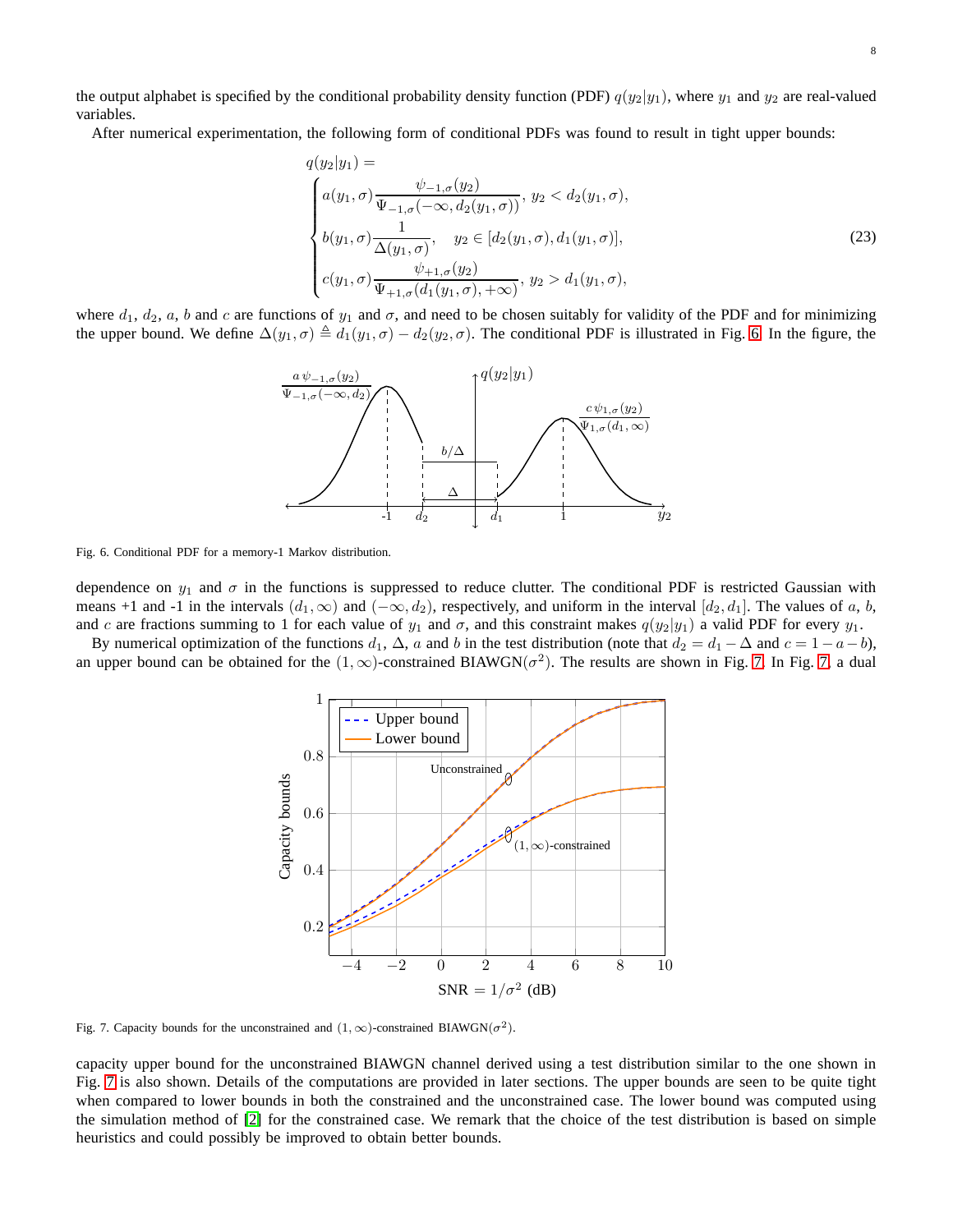The above examples illustrate the kind of upper bounds that can be derived using the dual method. These are illustrative and not meant to be exhaustive. In general, for discrete channels, an algebraic characterization is possible, while for Gaussian channels, we obtain a small-scale numerical computation for constrained capacity. The computational complexity increases with the memory of the Markov distribution  $\mu$ , and the optimization problems are nonlinear and may not be convex, in general. However, since their scale is small (number of variables and constraints depend on the memory  $\mu$ ), standard computation packages are effective in solving the optimizations or providing good local minima. The choice of test distribution can be guided by Lagrangian methods, but may also be made using heuristics for minimizing the relative entropy in the dual bound.

## IV. PROOFS AND COMPUTATIONS

<span id="page-8-0"></span>In this section, we provide proofs for the theorems in Section [III](#page-3-0) and show the computations involved in simplifying the expressions for upper bounds. Some of the routine computations are given in the appendix.

We begin with the basic underlying idea, which is the use of the dual capacity upper bound.

## *A. Dual capacity bound*

Consider the  $(d, k)$ -constrained channel  $p_{Y|X}$ . An upper bound on the N-letter capacity, called the dual capacity upper bound [\[6\]](#page-15-5)[\[7\]](#page-15-6)[\[8\]](#page-15-7), is given by the following:

<span id="page-8-1"></span>
$$
C_{d,k}^{N}(p_{Y|X}) \leq \max_{x^{N} \in \mathcal{X}_{d,k}^{N}} D\big(p_{Y^{N}|X^{N}}(\cdot | x^{N}) || q_{Y^{N}}(\cdot)\big),\tag{24}
$$

where  $q_{YN}$ , called the test distribution, is an arbitrary distribution on the output alphabet  $\mathcal{Y}^N$ . Note that in the above bound  $x^N$  is fixed in the expression  $D(p_{Y^N|X^N}(\cdot|x^N)||q_{Y^N}(\cdot))$ , and the relative entropy is evaluated between the probability mass functions (PMFs)  $p_{Y^N|X^N}(y^N|x^N)$  and  $q_{Y^N}(y^N)$  over the alphabet  $\mathcal{Y}^N$ . The maximum in [\(24\)](#page-8-1) is over all valid  $(d, k)$ sequences  $x^N$ .

Since the bound in [\(24\)](#page-8-1) holds for every  $q_{Y^N}$ , we minimize over a family of distributions Q to improve the upper bound as follows:

<span id="page-8-2"></span>
$$
C_{d,k}^N(p_{Y|X}) \le \min_{q_{Y^N} \in \mathcal{Q}} \max_{x^N \in \mathcal{X}_{d,k}^N} D\big(p_{Y^N|X^N}(\cdot | x^N) \,|| \, q_{Y^N}(\cdot)\big). \tag{25}
$$

Given the nature of the input constraint, a good choice for the family of test distributions is  $\mathcal{Q}_{\mu}$ , which is the family of Markov distributions on Y with memory  $\mu$ . Therefore, an upper bound to the capacity of the  $(d, k)$ -constrained  $p_{Y|X}$  is

$$
C_{d,k}(p_{Y|X}) \le \min_{q_{Y^N} \in \mathcal{Q}_{\mu}} \limsup_{N \to \infty} \frac{1}{N} \max_{x^N \in \mathcal{X}_{d,k}^N} D\big(p_{Y^N|X^N}(\cdot | x^N) || q_{Y^N}(\cdot)\big).
$$
 (26)

The above bound is not directly computable because of the dependence on  $N$ . We simplify the bound by application of the chain rule for relative entropy, and restrict the test distributions to obtain the dual bound theorem and corollary. The simplification is described below in detail for completeness.

## *B. Simplifying the dual capacity bound*

For  $q \in \mathcal{Q}_\mu$  (the subscript  $Y^N$  is suppressed in the notation),  $x^N \in \mathcal{X}_{d,k}^N$  and a channel  $p_{Y|X}$ , the relative entropy term in the dual capacity bound can be simplified as follows:

$$
D(p_{Y^N|X^N}(\cdot|x^N)||q(\cdot))
$$
\n
$$
= \sum_{y^N \in \mathcal{Y}^N} p_{Y^N|X^N}(y^N|x^N) \log_2 \frac{\prod_{n=1}^N p_{Y|X}(y_n|x_n)}{\prod_{n=1}^{\mu} q(y_n|y^{n-1}) \prod_{n=\mu+1}^N q(y_n|y_{[n-\mu:n-1]})}
$$
\n
$$
= \sum_{y^N \in \mathcal{Y}^N} \left( \prod_{i=1}^N p_{Y|X}(y_i|x_i) \right) \left[ \sum_{n=1}^{\mu} \log_2 \frac{p_{Y|X}(y_n|x_n)}{q(y_n|y^{n-1})} + \sum_{n=\mu+1}^N \log_2 \frac{p_{Y|X}(y_n|x_n)}{q(y_n|y_{[n-\mu:n-1]})} \right]
$$
\n
$$
\stackrel{(a)}{=} \sum_{n=1}^{\mu} \left[ \sum_{y^{n-1} \in \mathcal{Y}^{n-1}} \left( \prod_{i=1}^{n-1} p_{Y|X}(y_i|x_i) \right) \sum_{y_n \in \mathcal{Y}} p_{Y|X}(y_n|x_n) \log_2 \frac{p_{Y|X}(y_n|x_n)}{q(y_n|y^{n-1})} \right] + \sum_{n=\mu+1}^N \left[ \sum_{y_{[n-\mu:n-1]} \in \mathcal{Y}^{\mu}} \left( \prod_{i=n-\mu}^{n-1} p_{Y|X}(y_i|x_i) \right) \sum_{y_n \in \mathcal{Y}} p_{Y|X}(y_n|x_n) \log_2 \frac{p_{Y|X}(y_n|x_n)}{q(y_n|y_{[n-\mu:n-1]})} \right],
$$
\n
$$
\stackrel{(b)}{=} \sum_{n=1}^{\mu} \left[ \sum_{y^n \in \mathcal{Y}^n} p_{Y^{n-1}|X^{n-1}}(y^{n-1}|x^{n-1}) D(p_{Y|X}(\cdot|x_n) || q(\cdot | y^{n-1})) \right] +
$$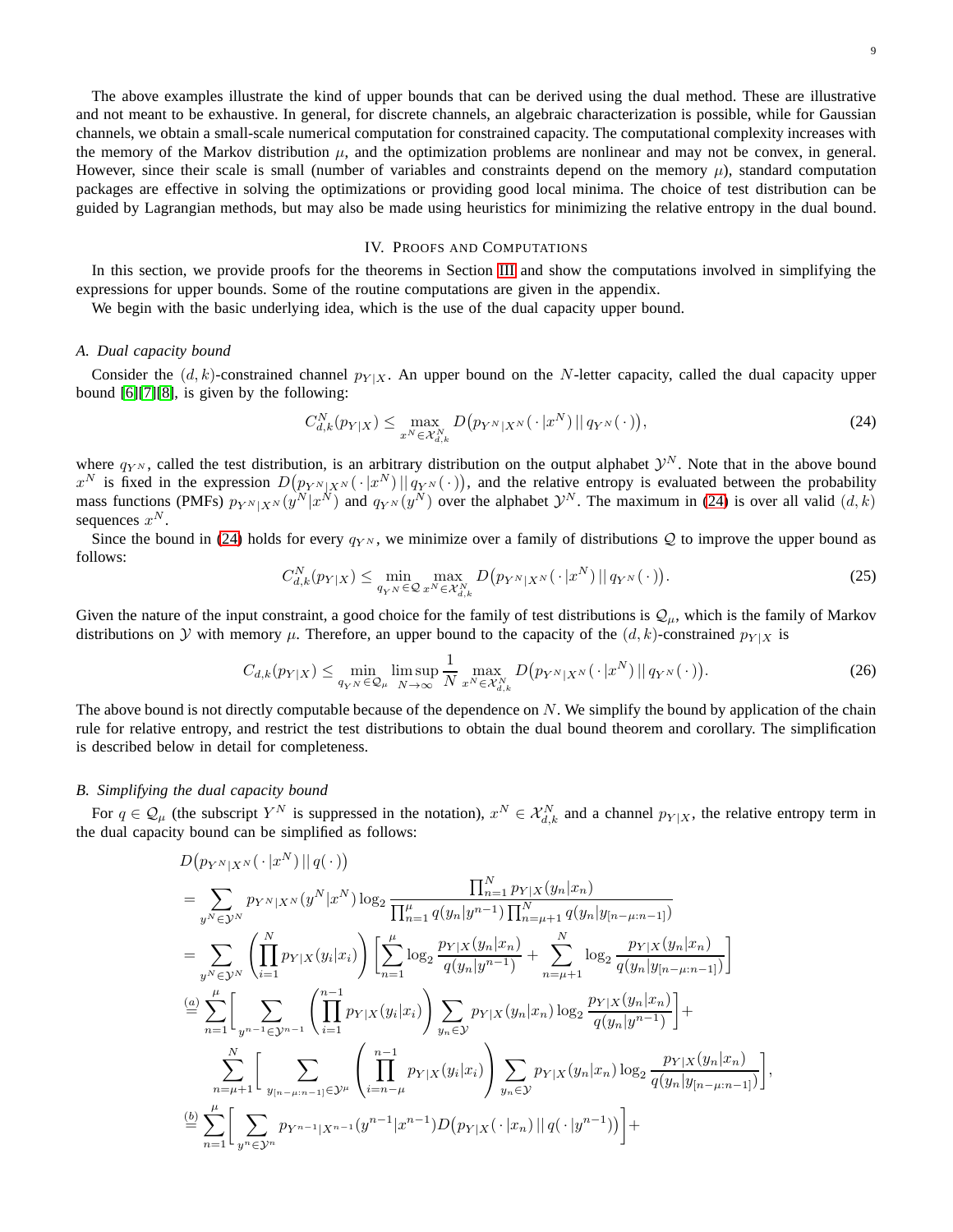$$
\sum_{n=\mu+1}^{N} \bigg[ \sum_{y^{\mu} \in \mathcal{Y}^{\mu}} p_{Y^{\mu}|X^{\mu}}(y^{\mu}|x_{[n-\mu:n-1]}) D(p_{Y|X}(\cdot|x_n) || q(\cdot|y^{\mu})) \bigg], \tag{27}
$$

where (a) follows by interchanging the order of summation (over  $y^N$  and over n) and marginalizing, and (b) follows by identifying the expressions as relative entropies and changing the dummy summation variables from  $y_{[n-\mu:n-1]}$  to  $y^{\mu}$ .

The first summation term from  $n = 1$  to  $n = \mu$  in [\(27\)](#page-9-0) is  $o(N)$  (assuming that the choice of q is such that the relative entropy is finite). Since the dual bound (see [\(26\)](#page-8-2)) involves division by N, which tends to infinity, any  $o(N)$  term is insignificant in the final bound on  $C_{d,k}$ . Moreover, the second summation term from  $n = \mu + 1$  to  $n = N$  in [\(27\)](#page-9-0) is readily identified as the sum of edge metrics (see [\(6\)](#page-3-3)) of the walk in the graph  $G_{d,k}^{\mu}$  corresponding to the  $(d, k)$  sequence  $x^N$ . So, we have

<span id="page-9-1"></span><span id="page-9-0"></span>
$$
\frac{1}{N}D\big(p_{Y^N|X^N}(\cdot|x^N)\,||\,q(\cdot\,)\big) = \frac{1}{N}\sum_{n=\mu+1}^N T_{q,p_{Y|X}}(x_{[n-\mu:n]}) + o(1),\tag{28}
$$

where  $o(1)$  tends to 0 as  $N \to \infty$ . Therefore, the edge metrics on the walk corresponding to  $x^N$  add up to form the asymptotically significant part of the upper bound on capacity.

#### *C. Decomposing walks into cycles*

A standard result in graph theory is that any walk in a directed graph can be decomposed into a path and a set of cycles (see [\[13\]](#page-15-13), Exercises of Chapter 1). For completeness and future use, we provide a brief algorithmic proof of this result for the graph  $G_{d,k}^{\mu}$ .

Like mentioned before, a length-N,  $(d, k)$ -sequence  $x^N \in \mathcal{X}_{d,k}^N$  corresponds to a walk  $w(x^N)$  of length  $N - \mu$  with sequence of vertices  $v_i = x_{[i:i+\mu-1]}$  for  $i = 1, 2, ..., N-\mu+1$ . In the walk  $w(x^N)$ , let  $i_1$  be the least integer for which  $v_{i_1}$  occurs more than once in  $w(x^N)$ , and let  $i_2$  be the least integer such that  $i_2 > i_1$  and  $v_{i_1} = v_{i_2}$ . Basically,  $c_1(x^N) = (v_{i_1}, v_{i_1+1}, \ldots, v_{i_2})$ is the sequence of vertices of the first cycle traversed in  $w(x^N)$ , and its length is  $l(c_1(x^N)) = i_2 - i_1$ .

Now, remove the edges of  $c_1(x^N)$  from the walk  $w(x^N)$ , and consider the walk  $w_1 = (v_1, \ldots, v_{i_1}, v_{i_2+1}, \ldots)$ . The first cycle in  $w_1$  is denoted  $c_2(x^N)$ , and the same process is continued iteratively till a path  $w^*(x^N)$  without any repeating vertices results after, say,  $n_c(x^N)$  steps. The cycles resulting in this process  $\{c_i(x^N)\}\$  for  $i=1,2,\ldots,n_c(x^N)$  and the final path  $w^*(x^N)$  form the decomposition of the walk  $w(x^N)$  into a set of cycles and a path in  $G_{d,k}^{\mu}$ .

We now use the above decomposition of the walk  $w(x^N)$  in the dual capacity expression in [\(28\)](#page-9-1). Since the metric of the path  $w^*(x^N)$  is  $o(N)$ , we have that

$$
\frac{1}{N}D\big(p_{Y^N|X^N}(\cdot|x^N)\,||\,q(\cdot\,)\big) = \frac{1}{N}\sum_{i=1}^{n_c(x^N)}T_{q,p_{Y|X}}(c_i(x^N)) + o(1). \tag{29}
$$

Since the length of the path  $w^*(x^N)$  is  $o(N)$ , we have that

<span id="page-9-3"></span><span id="page-9-2"></span>
$$
\frac{1}{N} \sum_{i=1}^{n_c(x^N)} l(c_i(x^N)) = 1 + o(1).
$$
\n(30)

The above two equations resulting from the decomposition of walks into cycles along with a cycle metric restriction on the Markov distribution result in the proof of dual bound theorem. The restriction is described next.

#### *D. KKT-constrained Markov test distributions*

It is easy to show that the dual capacity upper bound results in equality if the test distribution is set to be equal to the capacity-achieving output distribution. Now, one of the classic results in computation of capacity of a channel  $X \to Y$  with channel transition probability  $p(y|x)$  is the set of Karush-Kuhn-Tucker (KKT) conditions, which require that

$$
D(p(y|x) || p(y)) = C, \text{ if } p(x) > 0, D(p(y|x) || p(y)) \le C, \text{ if } p(x) = 0,
$$

for the capacity-achieving output distribution  $p(y)$ . Therefore, in the dual capacity bound calculation for the  $(d, k)$ -constrained channel  $p_{Y|X}$ , a simplifying condition that could result in good bounds is to require that the test distribution  $q(y^N)$  satisfies

$$
\frac{1}{N}D\big(p_{Y^N|X^N}(\cdot|x^N)\,\|\,q(\cdot\,)\big)=\text{constant}+o(1),\text{ if }x^N\in\mathcal{X}_{d,k}^N,\tag{31}
$$

where the constant is independent of  $x^N$ , but possibly dependent on q and  $p_{Y|X}$ .

Consider the restricted set of Markov test distributions

$$
\mathcal{Q}_{\mu}^{*} \triangleq \{q \in \mathcal{Q}_{\mu} : \frac{T_{q, p_{Y|X}}(c)}{l(c)} = \frac{T_{q, p_{Y|X}}(c')}{l(c')} \forall c, c' \in C_{d,k}^{\mu} \}.
$$
\n(32)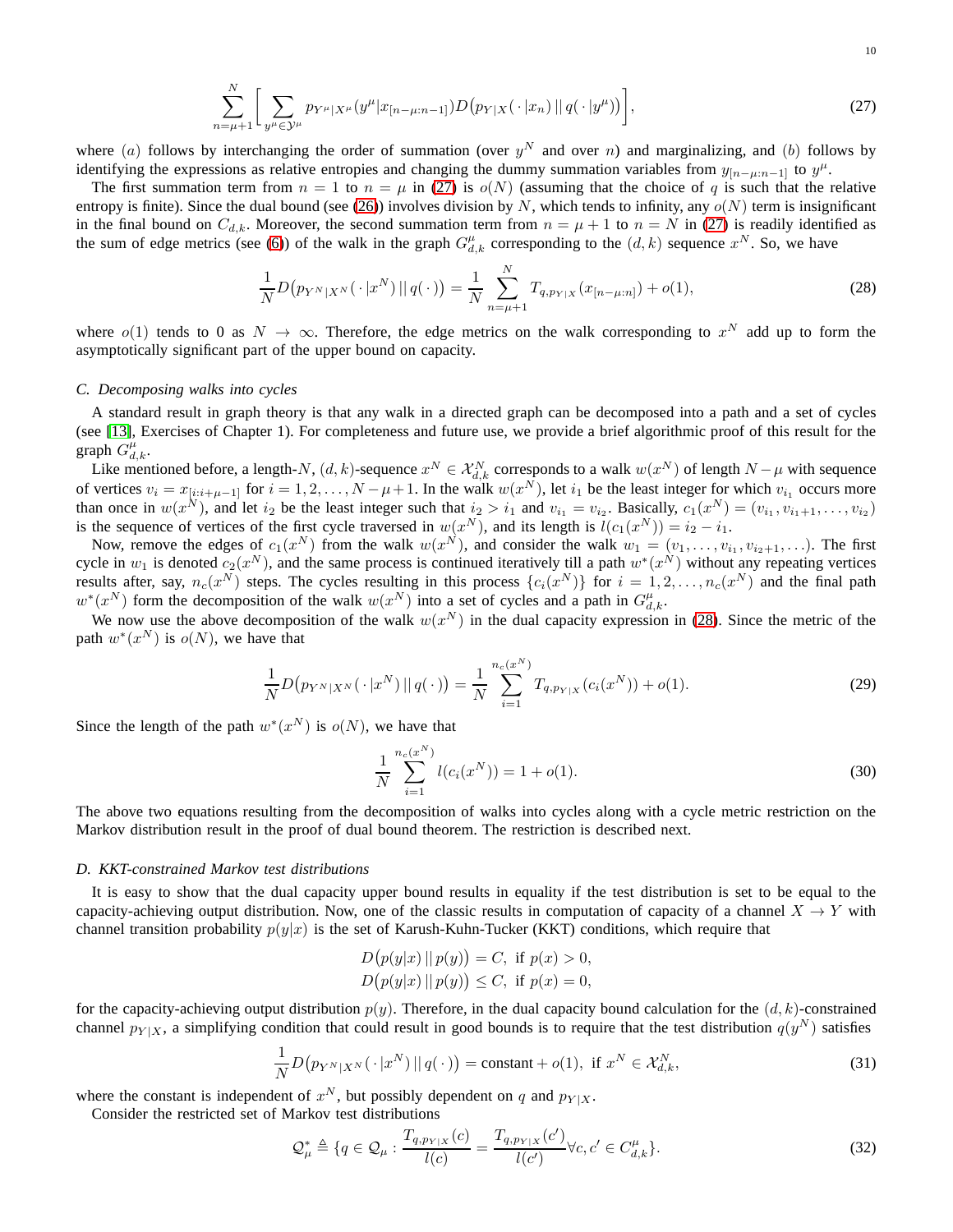In words, for  $q \in \mathcal{Q}_{\mu}^*$ , the length-normalized metric of every cycle in  $G_{d,k}^{\mu}$  is a constant. The common value of the lengthnormalized cycle metric is denoted  $t(q, p_{Y|X})$ , i.e.,

<span id="page-10-0"></span>
$$
t(q, p_{Y|X}) \triangleq \frac{T_{q, p_{Y|X}}(c)}{l(c)}, q \in \mathcal{Q}_{\mu}^*, c \in C_{d,k}^{\mu}.
$$
\n
$$
(33)
$$

Using the cycle decomposition of walks and the results in [\(29\)](#page-9-2), [\(30\)](#page-9-3), we readily see that, for  $q \in \mathcal{Q}_{\mu}^*$  and  $x^N \in \mathcal{X}_{d,k}^N$ ,

$$
\frac{1}{N}D(p_{Y^N|X^N}(\cdot|x^N)||q(\cdot)) = \frac{1}{N} \sum_{i=1}^{n_c(x^N)} T_{q,p_{Y|X}}(c_i(x^N)) + o(1)
$$
\n
$$
= t(q, p_{Y|X}) \left(\frac{1}{N} \sum_{i=1}^{n_c(x^N)} l(c_i(x^N))\right) + o(1)
$$
\n
$$
= t(q, p_{Y|X}) + o(1).
$$
\n(34)

We will refer to the set of distributions  $Q^*_{\mu}$  as the KKT-constrained Markov test distributions of memory  $\mu$ . This is to be contrasted with the choice of test distributions made using the maximizing branch transition probability method in [\[3\]](#page-15-2).

## *E. Proof of Theorem [1](#page-3-1) and Corollary [2](#page-4-0)*

The proof of the dual bound theorem and corollary is now immediate. Using [\(34\)](#page-10-0), we see that

$$
\limsup_{N \to \infty} \frac{1}{N} \max_{x^N \in \mathcal{X}_{d,k}^N} D\big(p_{Y^N|X^N}(\cdot | x^N) || q_{Y^N}(\cdot)\big) \n= t(q, p_{Y|X}).
$$
\n(35)

Hence, the dual capacity bound for a KKT-constrained Markov test distribution results in

$$
C_{d,k}(p_{Y|X}) \le t(q, p_{Y|X}), \quad q \in \mathcal{Q}_{\mu}^*,
$$
\n
$$
(36)
$$

which proves Theorem [1.](#page-3-1) Minimization over  $q \in \mathcal{Q}_{\mu}^*$  proves Corollary [2.](#page-4-0)

#### *F. Binary Erasure Channel*

*I*)  $(1, ∞)$ *-BEC*( $\epsilon$ ) *(Proof of Theorem [3](#page-4-1) - Part (1)):* For this bound, the dual bound corollary is used with a memory-1 Markov test distribution given in [\(7\)](#page-3-2), which is reproduced here for convenience.

<span id="page-10-1"></span>
$$
q(y_2|y_1) = \begin{bmatrix} \beta(1-\epsilon) & \epsilon & \overline{\beta}(1-\epsilon) \\ \alpha(1-\epsilon) & \epsilon & \overline{\alpha}(1-\epsilon) \\ 1-\epsilon & \epsilon & 0 \end{bmatrix},
$$
\n(37)

where the rows correspond to  $y_1 = 0, ?, 1$ , the columns correspond to  $y_2 = 0, ?, 1$  in that order (? denotes erasure symbol), and  $\alpha, \beta$  are parameters satisfying  $0 \le \alpha, \beta \le 1$ . The specific choice in [\(37\)](#page-10-1) is motivated by the minimization involved in the upper bound. If  $y_{n-1} = 1$ , we have  $x_{n-1} = 1$  because the channel is a BEC. Now, if  $x_{n-1} = 1$ , by the  $(1, \infty)$  constraint, we have that  $x_n = 0$ . So,  $q(y_2|1)$  can be set to be  $p_{Y|X}(y_2|0) = [1 - \epsilon \epsilon \ 0]$  to ensure that  $D(p_{Y|X}(\cdot | x_n) || q(\cdot | y_{n-1})) = 0$  whenever  $y_{n-1} = 1$ . The choice of  $q(?|y_1) = \epsilon$  can be shown to be best possible for the BEC by using complementary slackness in the optimization problem of Corollary [2,](#page-4-0) and we skip the details.

With the choice of  $q(y_2|y_1)$  as in [\(37\)](#page-10-1), the metrics  $T(00)$ ,  $T(01)$  and  $T(10)$  were computed earlier and are given in [\(8\)](#page-3-4), [\(9\)](#page-3-5) and [\(10\)](#page-3-6). We will drop the subscripts from the notation  $T_{q,p_{Y|X}}(\cdot)$  to reduce clutter. Note that the metrics depend on the parameters  $\alpha$ ,  $\beta$  and the channel erasure probability  $\epsilon$ .

As seen in Fig. [2\(](#page-2-0)a), there are two cycles in  $G_{1,\infty}^1$  - a length-1 cycle associated to the sequence (00), and a length-2 cycle associated to the sequence (010). The length-normalized cycle metrics are  $T(00)$  and  $(T(01) + T(10))/2$ , which have to be equal for a KKT-constrained Markov test distribution. So, we have the constraint  $T(00) = (T(01) + T(10)/2$ . By the dual bound corollary, we get the bound

<span id="page-10-2"></span>
$$
C_{1,\infty}(\epsilon) \le \min_{\substack{q:\\T(01)+T(10)=2T(00)}} T(00). \tag{38}
$$

The above constrained optimization can be solved by standard Lagrangian techniques (as shown in the Appendix) resulting in the upper bound in Theorem [3](#page-4-1) - Part (1).

In the optimization problem of [\(38\)](#page-10-2) and those in the ensuing examples, while our methods might be resulting in global minima, we have not made an attempt to prove the same. The optimization problems could be non-convex in some cases, but Lagrangian methods result in good bounds even though there is a chance that they might be local minima for the problems.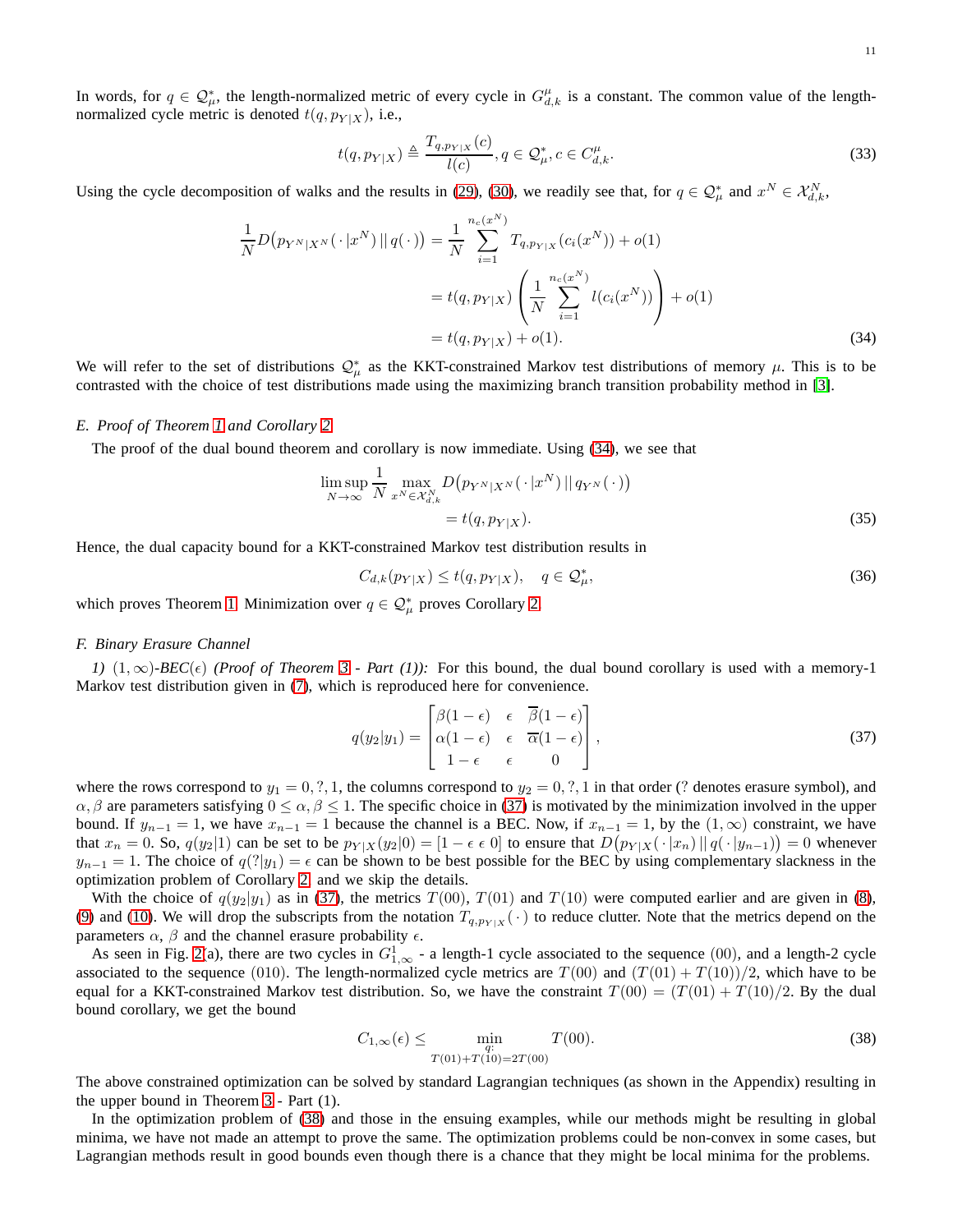TABLE I CHOICE OF  $q(y_3|y_1, y_2)$ ,  $(rs) \in \{00, 0.7, 70, 77, 10, 1.7\}$ .

| $y_1y_2$ | $q(y_3 y_1,y_2)$                                                        |
|----------|-------------------------------------------------------------------------|
| 01.21    | $1 - \epsilon$ $\epsilon$                                               |
|          | $[\alpha_{rs}(1-\epsilon) \epsilon \overline{\alpha}_{rs}(1-\epsilon)]$ |

<span id="page-11-0"></span>2)  $(1, ∞)$ -BEC( $ε$ ) *(Proof of Theorem [3](#page-4-1) - Part (2)):* For this bound, the dual bound corollary is used with a memory-2 Markov test distribution shown in Table [I.](#page-11-0) The choices for  $q(y_3|y_1, y_2)$  have been made to suit the constraint and the channel. If  $y_2 = 1$ , then we have  $x_2 = 1$  since the channel is a BEC. This implies that  $x_3 = 0$ . So, we set  $q(y_3|y_1, 1) = p_{Y|X}(y|0)$ . For other values of  $y_1 = r$ ,  $y_2 = s$ ,  $q(y_3|y_1, y_2)$  is parameterized by  $\alpha_{rs} \in [0, 1]$ .

As seen from Fig. [2\(](#page-2-0)b), there are three directed cycles in the state diagram  $G_{1,\infty}^2$  - (1) length-1 cycle associated to (000), (2) length-2 cycle associated to  $(0101)$ , and  $(3)$  length-3 cycle associated to  $(00100)$ . Equating the length-normalized cycle metrics, we get the constraints

<span id="page-11-3"></span>
$$
T(010) + T(101) = 2T(000),
$$
  

$$
T(001) + T(010) + T(100) = 3T(000).
$$

Note that the metrics  $T(\cdot)$  are functions of the parameters  $\alpha_{rs}$  and the erasure probability  $\epsilon$ . By the dual bound corollary, we get the bound

$$
C_{(1,\infty)}(\epsilon) \le \min_{\substack{q:\atop q \equiv 0 \pmod{1}}} T(000). \tag{39}
$$
  

$$
T(010) + T(101) = 2T(000)
$$
  

$$
T(001) + T(010) + T(100) = 3T(000)
$$

The above constrained optimization can be solved by standard Lagrangian techniques (as shown in the Appendix) resulting in the upper bound in Theorem [3](#page-4-1) - Part (2).

*3)* (1, 2)*-BEC*( $\epsilon$ ) *(Proof of Theorem [4\)](#page-5-2)*: The state diagrams for the (1, 2) constraint with  $\mu = 2, 3$  are shown in Fig. [8.](#page-11-1) The



<span id="page-11-1"></span>Fig. 8.  $G_{1,2}^{\mu}$ : Memory- $\mu$  state diagram for the  $(1, 2)$  constraint.

<span id="page-11-2"></span>Markov test distribution used for  $\mu = 2$  is given in Table [II.](#page-11-2) The choices are made to suit the constraint. For  $(y_1y_2) \in \{01, ?1\}$ ,

TABLE II TEST DISTRIBUTION FAMILY FOR  $\mu = 2$ .  $(rs) \in \{10, 0?, ?0, 1?, ??\}.$ 

| $(y_1y_2)$  | $q(y_3 y_1,y_2)$                                                        |
|-------------|-------------------------------------------------------------------------|
| ൜           | $\epsilon$ 1 – $\epsilon$ <sup>1</sup>                                  |
| 01, 21      | $1-\epsilon \epsilon \quad 0$                                           |
| $r_{\rm S}$ | $[\alpha_{rs}(1-\epsilon) \epsilon \overline{\alpha}_{rs}(1-\epsilon)]$ |

we have  $x_3 = 0$ . So, the test distribution  $q(y_3|0, 1)$  and  $q(y_3|?$ , 1) are both made equal to  $p_{Y|X}(\cdot |0) = [1 - \epsilon \epsilon 0]$ . Likewise, when  $(y_1y_2) = 00$ , we have  $x_3 = 1$  by the  $(1, 2)$  constraint. So, we set  $q(y_3|0, 0)$  as  $p_{Y|X}(\cdot | 1) = [0 \in 1 - \epsilon]$ . For other possibilities, we introduce parameters  $\alpha_{rs} \in [0, 1]$ .

In  $G_{1,2}^2$ , as seen in Fig. [8\(](#page-11-1)a), there are two cycles - (1) the length-2 cycle associated to (0101), and (2) the length-3 cycle associated to (00100). Equating the length-normalized cycle metrics, we get the constraint

$$
\frac{T(010) + T(101)}{2} = \frac{T(001) + T(010) + T(100)}{3}.
$$
\n(40)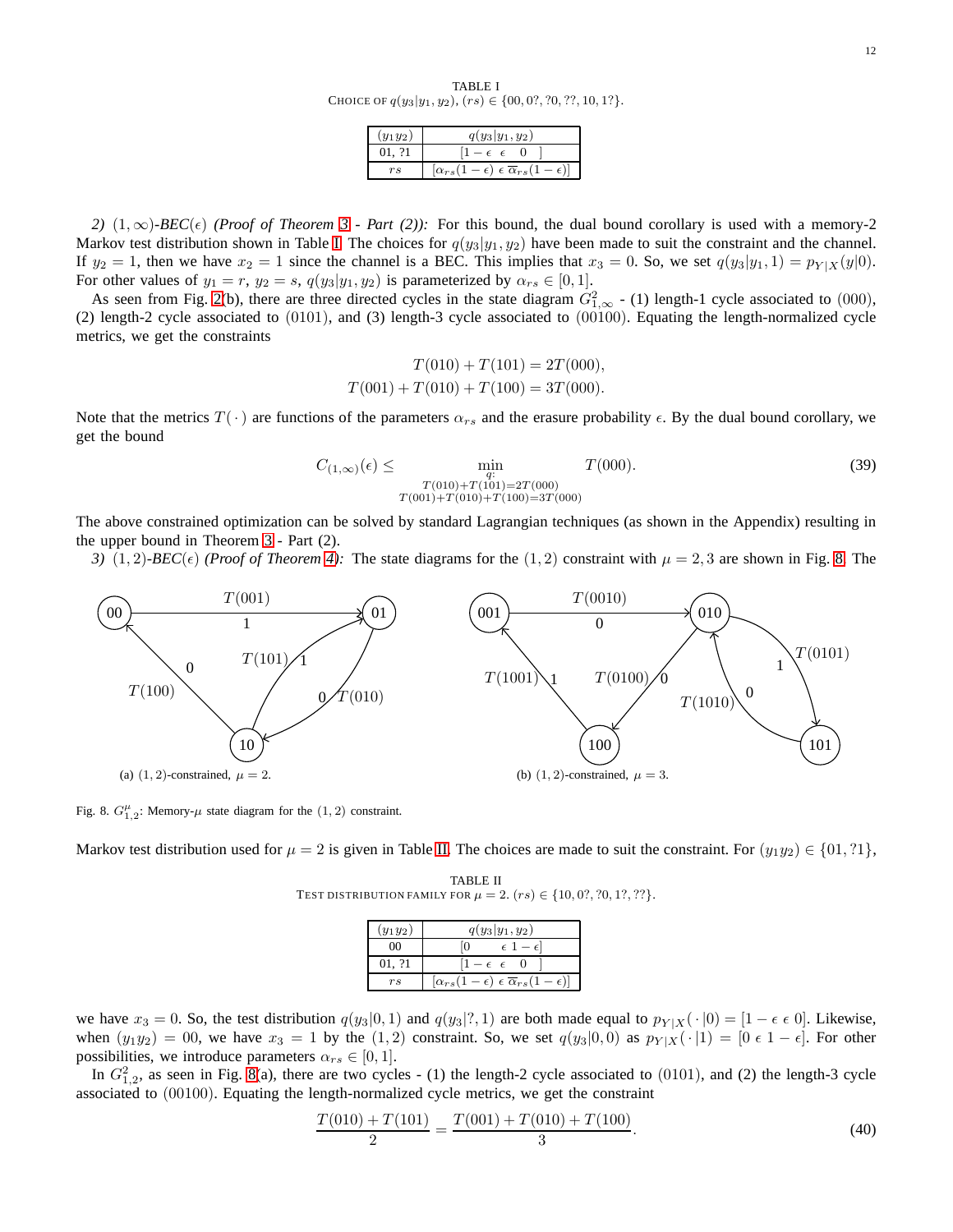Note that the metrics  $T(\cdot)$  are functions of the parameters  $\alpha_{rs}$  and the erasure probability  $\epsilon$ . By the dual bound corollary, we get the bound

$$
C_{(1,2)}(\epsilon) \le \min_{\substack{q:\ (010) + T(101) = 2t\\ T(001) + T(010) + T(100) = 3t}} t.
$$
\n(41)

The above constrained optimization can be solved by standard Lagrangian techniques (as shown in the Appendix) resulting in the upper bound in Theorem [4](#page-5-2) - Part (1).

<span id="page-12-1"></span>TABLE III

<span id="page-12-0"></span>The Markov test distribution used for  $\mu = 3$  is given in Table [III.](#page-12-0) The choices are made to suit the constraint. For  $(y_1y_2y_3) \in$ 

TEST DISTRIBUTION FAMILY FOR µ = 3. (rst) ∈ {10?, 0??, ?0?, ??0, 1??, ???}. (y1y2y3) q(y4|y1, y2, y3) 1?0, ?00, 100 [0 ǫ 1 − ǫ] ??1, 0?1, 00?, 001, 1?1, ?01, 101 [1 − ǫ ǫ 0 ]

rst  $\left[ \alpha_{rst}(1-\epsilon) \epsilon \overline{\alpha}_{rst}(1-\epsilon) \right]$ 

?10, 01?, 0?0, ?1?, 010

 $\{1?0, ?00, 100\}$ , we have  $x_4 = 1$ . So, the conditional test distribution for these cases is set as  $p_{Y|X}(\cdot | 1) = [0 \in 1 - \epsilon]$ . Likewise, when  $y_3 = 1$  or  $(y_1y_2y_3) = 00$ ?, we have  $x_4 = 0$  by the  $(1, 2)$  constraint. So, we set the conditional test distribution for these cases as  $p_{Y|X}(\cdot|0) = [1 - \epsilon \epsilon 0]$ . For  $(y_1y_2y_3) \in \{?10, 017, 070, ?17, 010\}$ , we see that  $(x_1x_2x_3) = 010$ . So, we set the conditional test distribution for these cases as  $[\alpha_{010}(1-\epsilon) \epsilon \overline{\alpha}_{010}(1-\epsilon)]$  with a common parameter  $\alpha_{010}$ . For every other possibility, a parameter  $\alpha_{rst} \in [0,1]$  is used.

In  $G_{1,2}^3$ , as seen in Fig. [8\(](#page-11-1)b), there are two cycles - (1) the length-2 cycle associated to (01010), and (2) the length-3 cycle associated to (001001). Equating the length-normalized cycle metrics, we get the constraint

$$
\frac{T(0101) + T(1010)}{2} = \frac{T(0010) + T(0100) + T(1001)}{3}.
$$
\n(42)

Note that the metrics  $T(\cdot)$  are functions of the parameters  $\alpha_{rst}$  and the erasure probability  $\epsilon$ . By the dual bound corollary, we get the bound

<span id="page-12-2"></span>
$$
C_{(1,2)}(\epsilon) \le \min_{\substack{q:\\T(0101)+T(1010)=2t\\T(0010)+T(0100)+T(1001)=3t}} t.
$$
\n(43)

The above constrained optimization can be solved by standard Lagrangian techniques (as shown in the Appendix) resulting in the upper bound in Theorem [4](#page-5-2) - Part (2).

*4*)  $(d, ∞)$ -*BEC*( $\epsilon$ ) *(Proof of Theorem [5\)](#page-6-1)*: For the  $(d, ∞)$  constraint with a test distribution of memory  $\mu = d$ , the graph  $G_{d, ∞}^d$ has  $d + 1$  states and is isomorphic to the graph shown in Fig. [1\(](#page-1-0)b) with the labels of states replaced with  $(d, \infty)$ -constrained sequences of length d. The state labels in  $G_{d,\infty}^d$  are the  $d+1$  sequences in  $\mathcal{X}_{d,\infty}^d = \{u_0, u_1, \dots, u_d\}$ , where  $u_0$  is the all-zero sequence of length d and  $u_i$  is the length-d binary sequence with a single 1 in the *i*-th position for  $1 \le i \le d$ .

For the bound in Theorem [5,](#page-6-1) the dual bound corollary is used with the memory-d Markov test distribution  $q(y_{d+1}|y^d)$ defined as follows:

$$
q(y_{d+1}|y^d) = \begin{cases} [1 - \epsilon \epsilon \ 0] & \text{if } y^d \text{ has a 1,} \\ [\alpha_0(1 - \epsilon) \epsilon \ \overline{\alpha_0} \ \overline{\epsilon}] & \text{if } y^d = 0^d, \\ [\alpha_k(1 - \epsilon) \epsilon \ \overline{\alpha_k} \ \overline{\epsilon}] & \text{if } w_2(y^d) = k, \end{cases}
$$
(44)

where  $w_2(y^d)$  denotes the number of erasures in  $y^d$ ,  $\overline{x} \triangleq 1-x$ , and  $\overline{\alpha_k} = \overline{\alpha_0}/(1 + k \overline{\alpha_0})$ . Note that a valid  $y^d$  can have at most a single 1. Using Lagrangian techniques, the choice of a common parameter  $\alpha_k$  for all  $y^d$  with  $w_2(y^d) = k$  can be shown to be optimal for this case, and we skip the details.

There are two cycles in  $G_{d,\infty}^d$  - (1) the length-1 cycle associated with  $(u_0,0)$ , and (2) the length- $(d+1)$  cycle associated with  $(u_0 1 u_0)$ . Equating the length-normalized cycle metrics, we get the constraint

$$
\frac{T(u_0 1) + \sum_{i=1}^d T(u_i 0)}{d+1} = T(u_0 0). \tag{45}
$$

Note that the metrics are functions of the parameter  $\alpha_0$  and the erasure probability  $\epsilon$ .

By the dual bound corollary, we get the bound

<span id="page-12-3"></span>
$$
C_{(d,\infty)}(p_{Y|X}) \le \min_{\substack{q:\\T(u_01) + \sum_{i=1}^d T(u_i0) = (d+1)T(u_00)}} T(u_00). \tag{46}
$$

The above constrained optimization can be solved by standard Lagrangian techniques (as shown in the Appendix) resulting in the upper bound in Theorem [5.](#page-6-1)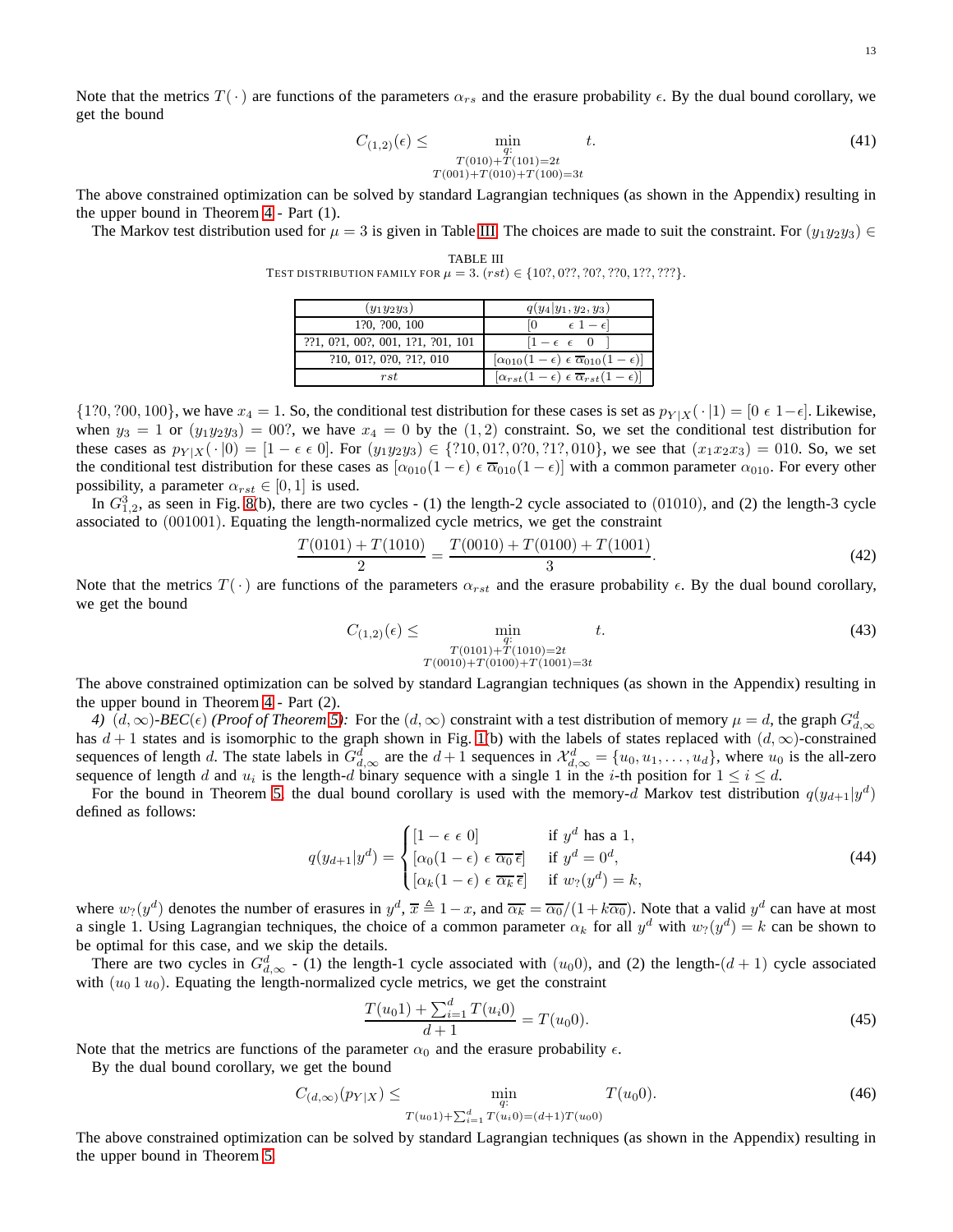#### *G. Binary Symmetric Channel - Proof of Theorem [6](#page-6-2)*

We will use the memory-1 Markov test distribution  $q(y_2|y_1)$  defined as

<span id="page-13-0"></span>
$$
q(y_2|y_1) = \begin{bmatrix} a & 1-a \\ b & 1-b \end{bmatrix},\tag{47}
$$

where the rows correspond to  $y_1 = 0, 1$ , columns correspond to  $y_2 = 0, 1$  in that order, and a, b are parameters satisfying  $0 \leq a, b \leq 1$ .

Using the dual bound corollary, we get the bound

$$
C_{1,\infty}(p) \le \min_{a,b:T(01)+T(10)=2T(00)} T(00). \tag{48}
$$

For the choice of test distribution over the binary symmetric channel  $BSC(p)$ , the metrics evaluate to the following:

$$
T(00) = \overline{p}^2 \log_2 \frac{\overline{p}}{a} + p\overline{p} \log_2 \frac{p\overline{p}}{b\overline{a}} + p^2 \log_2 \frac{p}{\overline{b}},
$$
  

$$
T(01) = \overline{p}^2 \log_2 \frac{\overline{p}}{a} + p\overline{p} \log_2 \frac{p\overline{p}}{a\overline{b}} + p^2 \log_2 \frac{p}{\overline{b}},
$$
  

$$
T(10) = \overline{p}^2 \log_2 \frac{\overline{p}}{b} + p\overline{p} \log_2 \frac{p\overline{p}}{a\overline{b}} + p^2 \log_2 \frac{p}{\overline{a}},
$$

where  $\overline{x} \triangleq 1 - x$ . Further, the constraint simplifies as follows:

$$
T(10) + T(01) - 2T(00) = (1 - 2p) \left[ (1 - 2p) \log_2 \frac{a(1 - b)}{b(1 - a)} - \log_2 \frac{1 - b}{a} \right] = 0.
$$
 (49)

Therefore, the optimization in [\(48\)](#page-13-0) simplifies to a problem in two variables  $a, b$  taking values in [0,1]. This problem is solved using standard Lagrangian methods to obtain the bound in Theorem [6.](#page-6-2)

#### *H.* (1, ∞)*-constrained binary-input AWGN Channel*

For  $x \in \{0,1\}$ , let  $s(x) \triangleq (-1)^x$  denote the standard BPSK modulation. Recall the notation for the Gaussian PDF  $\psi_{\mu,\sigma} = e^{-(x-\mu)^2/(2\sigma^2)}/(\sqrt{2\pi}\sigma)$  and its integral  $\Psi_{\mu,\sigma}(a,b) = \int_a^b \psi_{\mu,\sigma}(y)dy$  introduced earlier.

As can be expected, the computations for the binary-input Gaussian channel, defined by the conditional PDF  $p_{Y|X}(y|x) =$  $\psi_{s(x),\sigma}(y)$ , are highly numerical in nature. We use the dual bound corollary with the class of memory-1 Markov test distribution defined by the conditional PDF  $q(y_2|y_1)$  given in [\(23\)](#page-7-2) and depicted in Fig. [6.](#page-7-0)

The relative entropy  $D(p_{Y|X}(\cdot|x) || q(\cdot|y_1))$ , denoted as  $D_x(y_1)$ , simplifies to the following:

$$
D_x(y_1)/\log_2 e = \Psi_{s(x),\sigma}(-\infty, d_2(y_1, \sigma))\log_e \frac{e^{\frac{1+s(x)}{\sigma^2}}\Psi_{-1,\sigma}(-\infty, d_2(y_1, \sigma))}{a(y_1, \sigma)} + \Psi_{s(x),\sigma}(d_2(y_1, \sigma), d_1(y_1, \sigma))\log_e \frac{\Delta(y_1, \sigma)}{\sqrt{2\pi}\sigma e^{\frac{s(x)}{2}}b(y_1, \sigma)} + \Psi_{s(x),\sigma}(d_1(y_1, \sigma), \infty)\log_e \frac{e^{\frac{1-s(x)}{\sigma^2}}\Psi_{1,\sigma}(d_1(y_1, \sigma), \infty)}{c(y_1, \sigma)} + \frac{1}{c(y_1, \sigma)} + \frac{1}{c(y_1, \sigma)}\psi_{s(x),\sigma}(d_1(y_1, \sigma)) - \left(\frac{d_2(y_1, \sigma) + 1}{2} + \overline{i(x)}\right)\psi_{s(x),\sigma}(d_2(y_1, \sigma)),
$$

where  $i(x)$  is x seen as an integer. In the graph  $G_{1,\infty}^1$ , the metrics  $T(x_1x_2)$ , for  $(x_1x_2) \in \{00,01,10\}$ , are given by the following:

$$
T(x_1x_2) = \int_{-\infty}^{\infty} D_{x_2}(y_1) p_{Y|X}(y_1|x_1) dy_1
$$
  
= 
$$
\int_{-\infty}^{\infty} D_{x_2}(y_1) \psi_{s(x_1),\sigma}(y_1) dy_1.
$$
 (50)

The metrics above depend on the choice of the functions  $d_1$ ,  $\Delta$ , a and b, which are all functions of  $y_1$  and  $\sigma$ . Note that  $d_2 = d_1 - \Delta$  and  $c = 1 - a - b$  are dependent on the other functions. Also, the functions a, b and c take nonnegative fractional values adding to 1, and the function  $\Delta$  takes nonnegative values.

The choice of the conditional PDF, its shape, its piecewise nature, and its dependence on  $y_1$  and  $\sigma$  are motivated by the  $(1, \infty)$  constraint and the minimization of the relative entropy in the dual upper bound. There are three piecewise shapes for  $q(y_2|y_1)$  - (1) shape of  $N(-1, \sigma^2)$  for  $y_2 < d_2(y_1, \sigma)$ , (2) constant for  $d_2(y_1, \sigma) \le y_2 \le d_1(y_1, \sigma)$ , and (3) shape of  $N(1, \sigma^2)$ for  $y_2 > d_1(y_1, \sigma)$ . These shapes are weighted by the fractions  $a(y_1, \sigma)$ ,  $b(y_1, \sigma)$  and  $c(y_1, \sigma)$ .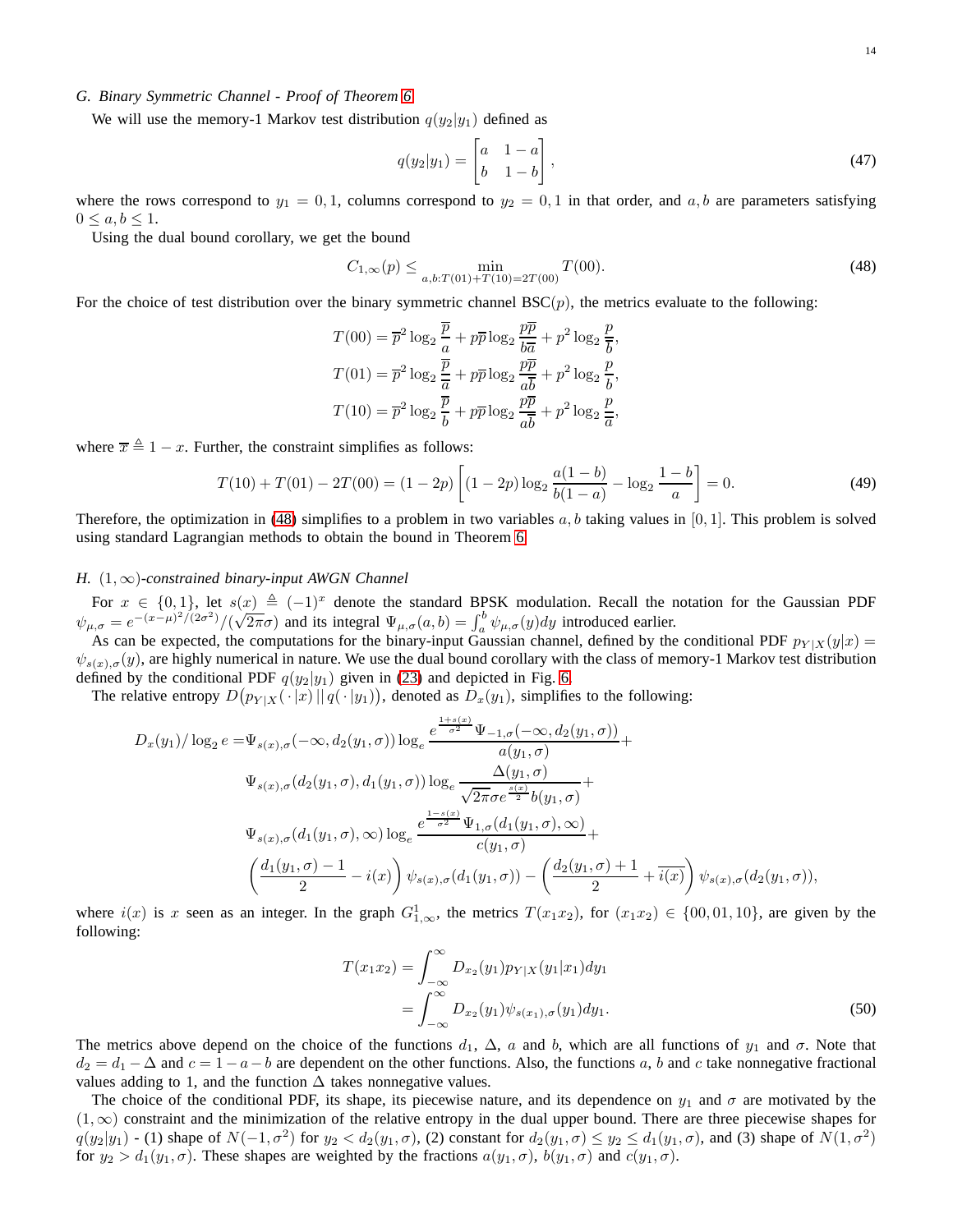If  $y_1$  is large and negative, then  $x_1 = 1$  with high probability and this implies  $x_2 = 0$  with high probability because of the  $(1,\infty)$  constraint. Therefore, for large negative values of  $y_1$ ,  $q(y_2|y_1)$  can be of the shape of  $N(1,\sigma)$  for significant values of  $y_2$  by choosing the value of the function  $d(y_1, \sigma)$  and the fractions  $a(y_1, \sigma)$ ,  $b(y_1, \sigma)$  and  $c(y_1, \sigma)$  appropriately. As the value of  $y_1$  increases and becomes large and positive, the probability of  $x_1 = 0$  increases to 1. So,  $x_2$  can be 0 or 1 with some nonzero probability as per the  $(1,\infty)$  constraint. So, as  $y_1$  increases, the function  $d(y_1,\sigma)$  needs to increase to positive values. There are similar heuristics used to motivate the other aspects of  $q(y_2|y_1)$ .

Consider the class of functions

$$
\mathcal{F}_{\alpha_{[1:4]}}(y_1,\sigma) = \frac{\alpha_1 e^{y_1/\sigma^2} + \alpha_2 e^{-y_1/\sigma^2}}{\alpha_3 e^{y_1/\sigma^2} + \alpha_4 e^{-y_1/\sigma^2}},\tag{51}
$$

where  $\alpha_i$ ,  $1 \le i \le 4$ , are real-valued parameters. After some experimentation, we have found that the functions  $d_1$ ,  $\Delta$ ,  $a$ and b can be chosen from the above class of functions with some suitable restrictions on the values of parameters  $\alpha_{[1:4]}$ . The tanh-like choice is motivated by the form of the posterior probabilities over the BIAWGN channel, which have the tanh form. In our computations, we use the following set F for the choice of the functions  $d_1$ ,  $\Delta$ , a and b:

$$
\mathcal{F} = \{d_1, \Delta, a, b : \n d_1 \in \mathcal{F}_{\delta_{[1:4]}}(y_1, \sigma), \ \delta_2 \in [-1, 1], \delta_1, \delta_2, \delta_3 \in [0, 1], \n \Delta \in \mathcal{F}_{\Delta_{[1:4]}}(y_1, \sigma), \ \Delta_i \in [0, 1], \n a \in \mathcal{F}_{\alpha_{[1:4]}}(y_1, \sigma), \ \alpha_i \in [0, 1], \n b \in \mathcal{F}_{\beta_{[1:4]}}(y_1, \sigma), \ \beta_i \in [0, 1], \n \max \left(\frac{\alpha_1}{\alpha_3}, \frac{\alpha_2}{\alpha_4}\right) + \max \left(\frac{\beta_1}{\beta_3}, \frac{\beta_2}{\beta_4}\right) \le 1 \}.
$$

The above choices allow  $d_1$  to be negative and ensures that  $\Delta$  is positive and that a, b and  $c = 1 - a - b$  are nonnegative fractions adding to 1.

Using the dual bound corollary, we obtain the bound

$$
C_{(1,\infty)}(\sigma) \le \min_{\substack{d_1,\Delta,a,b \in \mathcal{F}:\\T(01)+T(10)=2T(00)}} T(00). \tag{52}
$$

The above problem is non-linear, and local minima can be found using numerical optimization procedures. This bound is plotted in Fig. [7](#page-7-1) as the  $(1, \infty)$ -constrained upper bound. The lower bound is by using the method of [\[2\]](#page-15-1).

For the unconstrained BIAWGN( $\sigma^2$ ) channel, the dual upper bound is evaluated using the following test distribution

$$
q(y) = \begin{cases} \frac{1 - a(\sigma)}{2\Psi_{-1,\sigma}(-\infty, -\Delta(\sigma))} \psi_{-1,\sigma}(y), & y < -\Delta(\sigma), \\ \frac{a(\sigma)}{2\Delta(\sigma)}, & |y| \leq \Delta(\sigma), \\ \frac{1 - a(\sigma)}{2\Psi_{1,\sigma}(\Delta(\sigma), \infty)} \psi_{1,\sigma}(y), & y > \Delta(\sigma). \end{cases}
$$
(53)

parameterized by a positive real-valued function  $\Delta(\sigma)$  and  $a(\sigma)$  is a function taking values in [0, 1] and will be chosen to get the best bound. The relative entropy  $D(p_{Y|X}(\cdot|x) || q(\cdot))$  for both  $x = 0, 1$  simplifies to the following expression:

$$
D\left(p_{Y|X}(\cdot|x)\|\,q(\cdot)\right)/\log_{2}e = \left(1 - \Psi_{1,\sigma}(-\Delta,\Delta)\right)\log_{e}\frac{2\Psi_{1,\sigma}(\Delta,\infty)}{1-a} + \Psi_{1,\sigma}(-\Delta,\Delta)\log_{e}\frac{2\Delta}{a\sqrt{2\pi}\sigma} + \frac{2}{\sigma^{2}}\Psi_{1,\sigma}(-\infty,-\Delta) + 2\psi_{1,\sigma}(-\Delta) + \frac{1}{2}\left[(\Delta-1)\psi_{1,\sigma}(\Delta) + (\Delta+1)\psi_{1,\sigma}(-\Delta) - \Psi_{1,\sigma}(-\Delta,\Delta)\right],
$$
\n(54)

where the dependence of  $\Delta$  and a on  $\sigma$  is suppressed in the notation to reduce clutter. From the above, it is seen that the choice

<span id="page-14-1"></span><span id="page-14-0"></span>
$$
a(\sigma) = \Psi_{1,\sigma}(-\Delta(\sigma), \Delta(\sigma))
$$
\n(55)

minimizes the relative entropy. The upper bound on the capacity of the unconstrained BIAWGN channel, shown in Fig. [7,](#page-7-1) is obtained by setting  $a(\sigma)$  as in [\(55\)](#page-14-0) and numerically finding the best  $\Delta(\sigma)$  that minimizes [\(54\)](#page-14-1).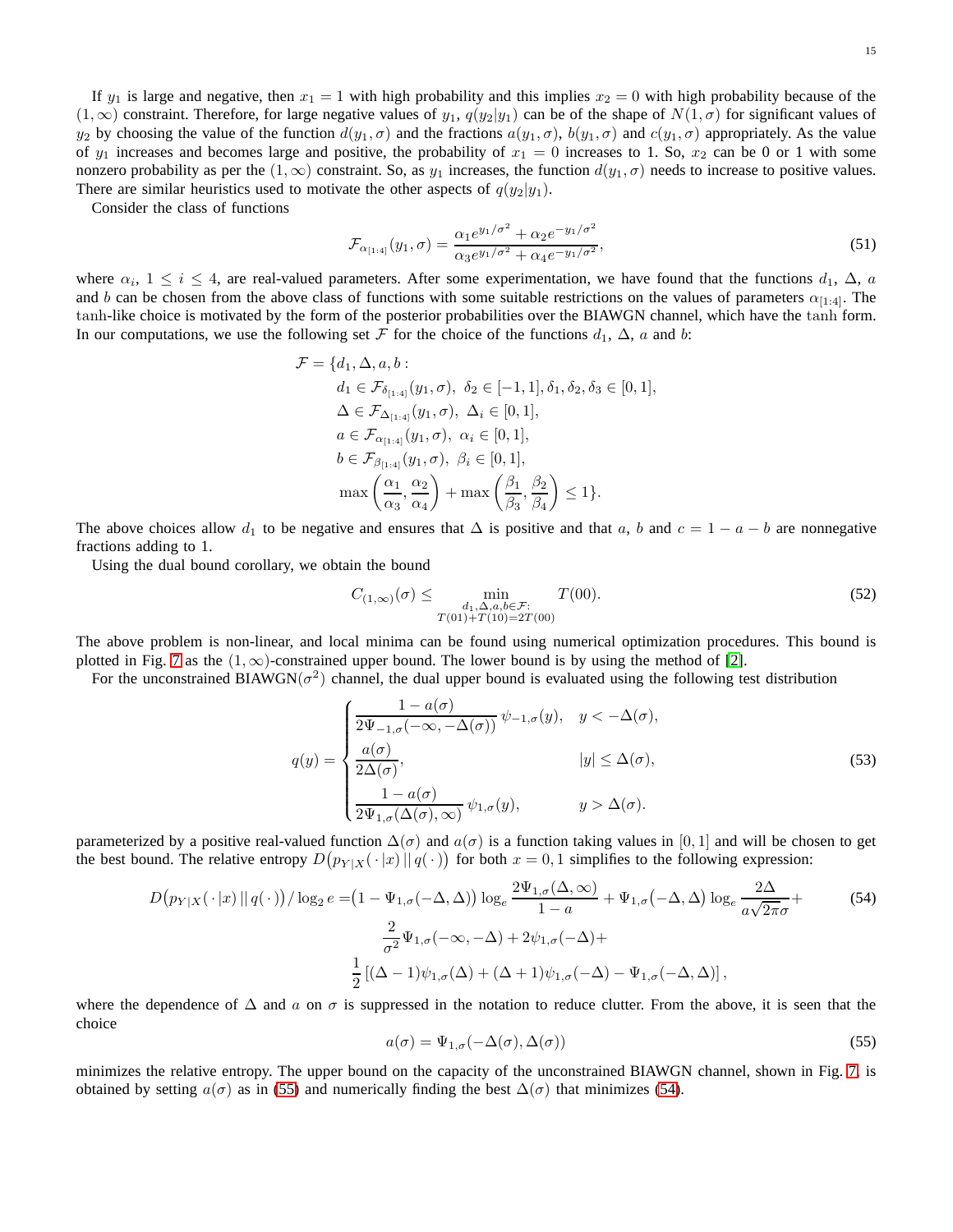#### V. CONCLUDING REMARKS

<span id="page-15-12"></span>The dual capacity bound is useful in scenarios where characterizing the exact capacity is difficult. In particular, restricting the test distributions to those that satisfy the Karush-Kuhn-Tucker (KKT) conditions on the capacity-achieving output distribution appears to be an important idea for obtaining tight bounds with simple characterizations. In this paper, KKT-constrained test distributions were explored for runlength constrained binary channels.

For runlength constrained channels, the KKT constraint is converted into a condition on the metrics of cycles in the state diagram. For larger memory of the test distribution, the state diagram has many cycles and computation complexity of the method increases, but, interestingly, the bounds for low memory appear to be tight in many cases of theoretical and practical interest. Characterizing the gap between the upper bound and achievable rates analytically is an interesting problem to pursue in the future. Extending the method to other channels with memory, such as the Inter Symbol Interference (ISI) channel, is another interesting avenue for future work.

#### **REFERENCES**

- <span id="page-15-0"></span>[1] B. H. Marcus, R. M. Roth, and P. H. Siegel, "Constrained systems and coding for recording channels," in *Handbook of Coding Theory*, V. S. Pless and W. C. Huffman, Eds. Amsterdam: Elsevier, 1998, pp. 1635–1764.
- <span id="page-15-1"></span>[2] D. M. Arnold, H. A. Loeliger, P. O. Vontobel, A. Kavcic, and W. Zeng, "Simulation-based computation of information rates for channels with memory," *IEEE Transactions on Information Theory*, vol. 52, no. 8, pp. 3498–3508, Aug 2006.
- <span id="page-15-2"></span>[3] P. Vontobel and D. Arnold, "An upper bound on the capacity of channels with memory and constraint input," in *Information Theory Workshop, 2001. Proceedings. 2001 IEEE*, 2001, pp. 147–149.
- <span id="page-15-3"></span>[4] Y. Li and G. Han, "Input-constrained erasure channels: Mutual information and capacity," in *Information Theory (ISIT), 2014 IEEE International Symposium on*, June 2014, pp. 3072–3076.
- <span id="page-15-4"></span>[5] O. Sabag, H. H. Permuter, and N. Kashyap, "The feedback capacity of the binary erasure channel with a no-consecutive-ones input constraint," *IEEE Transactions on Information Theory*, vol. 62, no. 1, pp. 8–22, Jan 2016.
- <span id="page-15-6"></span><span id="page-15-5"></span>[6] F. Topsøe, "An information theoretical identity and a problem involving capacity," *Studia Sci. Math. Hungar.*, vol. 2, pp. 291–292, 1967.
- <span id="page-15-7"></span>[7] J. Kemperman, "On the Shannon capacity of an arbitrary channel," *Indagationes Mathematicae (Proceedings)*, vol. 77, no. 2, pp. 101 – 115, 1974.
- <span id="page-15-8"></span>[8] I. Csiszár and J. Körner, *Information Theory: Coding Theorems for Discrete Memoryless Systems*. Cambridge University Press, 2011.
- [9] A. Lapidoth, S. Moser, and M. Wigger, "On the capacity of free-space optical intensity channels," *IEEE Trans. Inf. Theory*, vol. 55, no. 10, pp. 4449–4461, Oct 2009.
- <span id="page-15-9"></span>[10] A. Lapidoth and S. M. Moser, "Capacity bounds via duality with applications to multiple-antenna systems on flat-fading channels," *IEEE Transactions on Information Theory*, vol. 49, no. 10, pp. 2426–2467, Oct 2003.
- <span id="page-15-11"></span><span id="page-15-10"></span>[11] G. Durisi, "On the capacity of the block-memoryless phase-noise channel," *IEEE Communications Letters*, vol. 16, no. 8, pp. 1157–1160, August 2012.
- [12] A. Thangaraj, G. Kramer, and G. Bcherer, "Capacity upper bounds for discrete-time amplitude-constrained awgn channels," in *2015 IEEE International*
- <span id="page-15-13"></span>*Symposium on Information Theory (ISIT)*, June 2015, pp. 2321–2325.
- [13] J. Bang-Jensen and G. Gutin, *Digraphs: Theory, Algorithms and Applications*. Springer London, 2013.

#### APPENDIX: LANGRANGIAN COMPUTATIONS

*A.*  $(1, \infty)$ *-BEC*( $\epsilon$ )*: Theorem [3](#page-4-1) - Part (1)* 

For the optimization problem in [\(38\)](#page-10-2), the Lagrangian is defined as follows:

$$
L = T(00) + \lambda (T(01) + T(10) - 2T(00)),
$$
  
= (1 – 2\lambda)T(00) + \lambda T(01) + \lambda T(10). (56)

The partial derivative of L with respect to  $\alpha$  simplifies as follows:

$$
(\log_{\epsilon} 2) \frac{\partial L}{\partial \alpha} = (1 - 2\lambda) \frac{-\epsilon (1 - \epsilon)}{\alpha} + \lambda \frac{\epsilon (1 - \epsilon)}{\overline{\alpha}} + \lambda \frac{-\epsilon (1 - \epsilon)}{\alpha}
$$

$$
= \epsilon (1 - \epsilon) \left[ \frac{\lambda}{1 - \alpha} - \frac{1 - \lambda}{\alpha} \right].
$$
(57)

Equating to zero, we get

<span id="page-15-14"></span>
$$
\alpha = 1 - \lambda. \tag{58}
$$

Similarly, equating the partial derivative of L with respect to  $\beta$  to zero, we get

<span id="page-15-15"></span>
$$
\lambda = \frac{1 - \beta}{2 - \beta}.\tag{59}
$$

Using [\(58\)](#page-15-14) and [\(59\)](#page-15-15) in the objective function  $T(00)$  and the constraint  $T(00) + T(01) - 2T(00) = 0$ , we get the statement of Theorem [3](#page-4-1) - Part (1).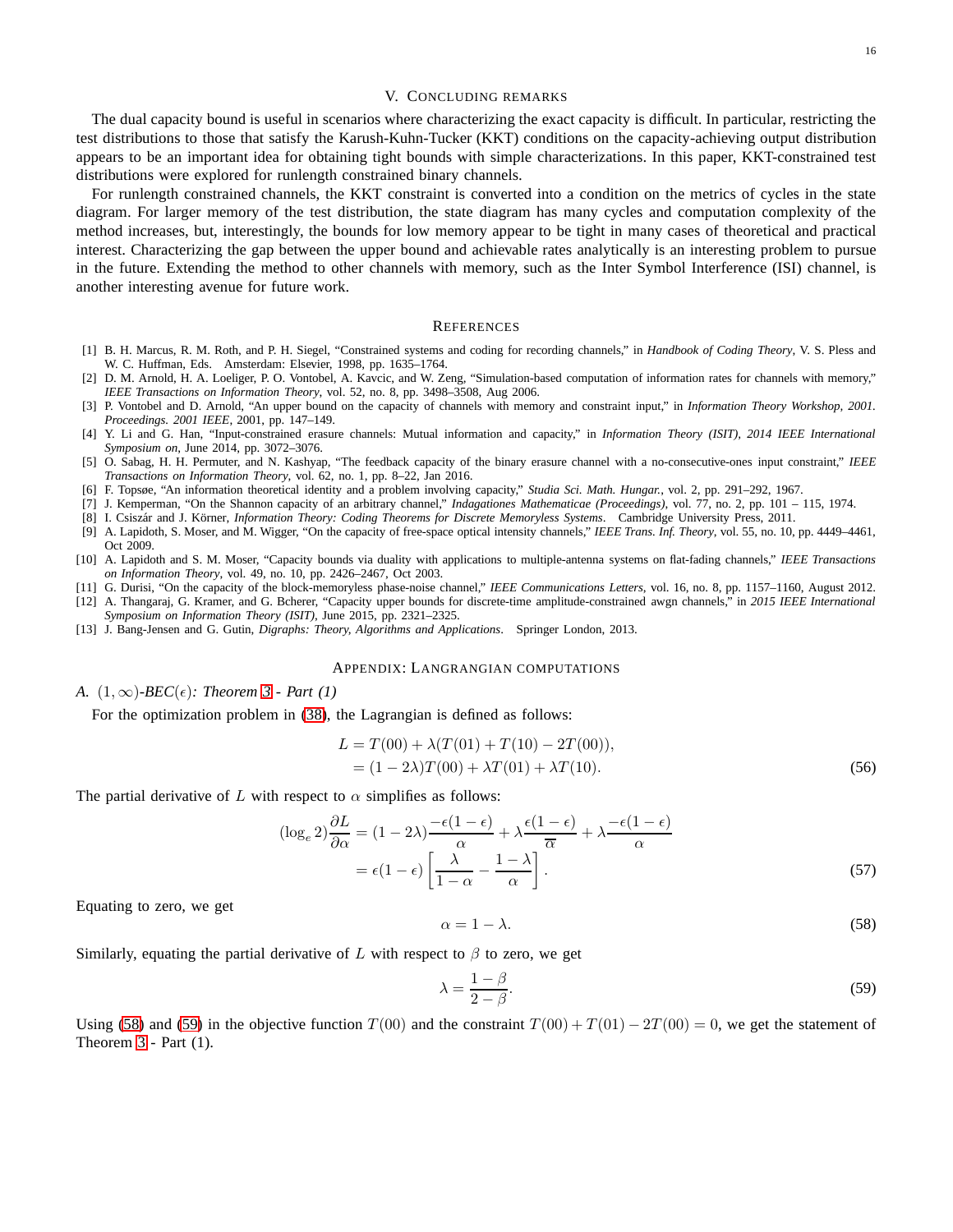# *B.*  $(1, \infty)$ *-BEC*( $\epsilon$ )*: Theorem [3](#page-4-1) - Part (2)*

The metrics in  $G_{1,\infty}^2$  are as follows:

$$
T(000) = (1 - \epsilon)^3 \log_2 \frac{1}{\alpha_{00}} + \epsilon (1 - \epsilon)^2 \log_2 \frac{1}{\alpha_{0?}} + \epsilon (1 - \epsilon)^2 \log \frac{1}{\alpha_{?0}} + \epsilon^2 (1 - \epsilon) \log_2 \frac{1}{\alpha_{??}},
$$
  
\n
$$
T(100) = (1 - \epsilon)^3 \log_2 \frac{1}{\alpha_{10}} + \epsilon (1 - \epsilon)^2 \log_2 \frac{1}{\alpha_{1?}} + \epsilon (1 - \epsilon)^2 \log \frac{1}{\alpha_{?0}} + \epsilon^2 (1 - \epsilon) \log_2 \frac{1}{\alpha_{??}},
$$
  
\n
$$
T(010) = \epsilon (1 - \epsilon)^2 \log_2 \frac{1}{\alpha_{0?}} + \epsilon^2 (1 - \epsilon) \log_2 \frac{1}{\alpha_{??}},
$$
  
\n
$$
T(001) = (1 - \epsilon)^3 \log_2 \frac{1}{\overline{\alpha_{00}}} + \epsilon (1 - \epsilon)^2 \log_2 \frac{1}{\overline{\alpha_{0?}}} + \epsilon (1 - \epsilon)^2 \log \frac{1}{\overline{\alpha_{?0}}} + \epsilon^2 (1 - \epsilon) \log_2 \frac{1}{\overline{\alpha_{??}}},
$$
  
\n
$$
T(100) = (1 - \epsilon)^3 \log_2 \frac{1}{\overline{\alpha_{10}}} + \epsilon (1 - \epsilon)^2 \log_2 \frac{1}{\overline{\alpha_{1?}}} + \epsilon (1 - \epsilon)^2 \log \frac{1}{\overline{\alpha_{?0}}} + \epsilon^2 (1 - \epsilon) \log_2 \frac{1}{\overline{\alpha_{??}}}.
$$

The Lagrangian for the optimization problem in [\(39\)](#page-11-3) is

$$
L = (1 - 2\lambda_1 - 3\lambda_3)T(000) + (\lambda_1 + \lambda_2)T(010) + \lambda_1 T(101) + \lambda_2 T(100) + \lambda_2 T(001).
$$
 (60)

Equating the partial derivatives with respect to  $\alpha_{rs}$ ,  $(rs) \in \{00, 0?$ , ?0, ??, 10, 1?}, we obtain the following relationships:

$$
\alpha_{00} = 1 - \frac{\lambda_2}{1 - 2\lambda_1 - 2\lambda_2}, \ \alpha_{0?} = 1 - \frac{\lambda_2}{1 - \lambda_1 - \lambda_2},
$$

$$
\alpha_{70} = 1 - \frac{\lambda_1 + \lambda_2}{1 - \lambda_1 - \lambda_2}, \ \alpha_{7?} = 1 - \lambda_1 - \lambda_2,
$$

$$
\alpha_{10} = \frac{\lambda_2}{\lambda_1 + \lambda_2}, \ \alpha_{1?} = \frac{\lambda_1}{\lambda_1 + \lambda_2}.
$$

Setting  $\beta = \alpha_{00}$  and  $\alpha = \alpha_{22}$ , we express all variables in terms of  $\alpha$  and  $\beta$ . Expressing the objective function and the constraints in terms of  $\alpha$  and  $\beta$  and simplifying results in the statement of Theorem [3](#page-4-1) - Part (2).

## *C.*  $(1, 2)$ *-BEC*( $\epsilon$ )*: Theorem [4](#page-5-2)*

*1) Part (1):* The metrics in  $G_{1,2}^1$  are as follows:

$$
T(001) = \epsilon (1 - \epsilon)^2 \log_2 \frac{1}{\overline{\alpha}_{0?}} + \epsilon (1 - \epsilon)^2 \log_2 \frac{1}{\overline{\alpha}_{70}} + \epsilon^2 (1 - \epsilon) \log_2 \frac{1}{\overline{\alpha}_{77}}
$$
  
\n
$$
T(010) = \epsilon (1 - \epsilon)^2 \log_2 \frac{1}{\alpha_{0?}} + \epsilon^2 (1 - \epsilon) \log_2 \frac{1}{\alpha_{77}}
$$
  
\n
$$
T(100) = (1 - \epsilon)^3 \log_2 \frac{1}{\alpha_{10}} + \epsilon (1 - \epsilon)^2 \log_2 \frac{1}{\alpha_{70}} + \epsilon (1 - \epsilon)^2 \log_2 \frac{1}{\alpha_{1?}} + \epsilon^2 (1 - \epsilon) \log_2 \frac{1}{\alpha_{77}}
$$
  
\n
$$
T(101) = (1 - \epsilon)^3 \log_2 \frac{1}{\overline{\alpha}_{10}} + \epsilon (1 - \epsilon)^2 \log_2 \frac{1}{\overline{\alpha}_{70}} + \epsilon (1 - \epsilon)^2 \log_2 \frac{1}{\overline{\alpha}_{1?}} + \epsilon^2 (1 - \epsilon) \log_2 \frac{1}{\overline{\alpha}_{77}}
$$

The Lagrangian for the optimization problem in [\(41\)](#page-12-1) can be written as

$$
L = \frac{1}{2}(T(010) + T(101)) + \lambda(T(010) + 3T(101) - 2T(100) - 2T(001))
$$
  
=  $(\frac{1}{2} + \lambda)T(010) + (\frac{1}{2} + 3\lambda)T(101) - 2\lambda T(100) - 2\lambda T(001).$  (61)

Equating partial derivatives of L with respect to the parameters  $\alpha_{rs}$ ,  $(rs) \in \{10, 0?, ?0, 1?, ??\}$ , we get

$$
\alpha_{10} = \alpha_{1?} = \frac{4\lambda}{1 - 2\lambda}, \ \alpha_{0?} = \frac{1 - 2\lambda}{1 + 2\lambda},
$$

$$
\alpha_{?0} = \frac{4\lambda}{1 + 2\lambda}, \ \alpha_{??} = \frac{1}{2} + \lambda.
$$

Setting  $\beta = \overline{\alpha}_{10} = \frac{1-6\lambda}{1-2\lambda}$ , we express all variables in terms of  $\beta$ . Expressing the objective function and the constraint in terms of  $\beta$  and simplifying results in the statement of Theorem [4](#page-5-2) - Part (1).